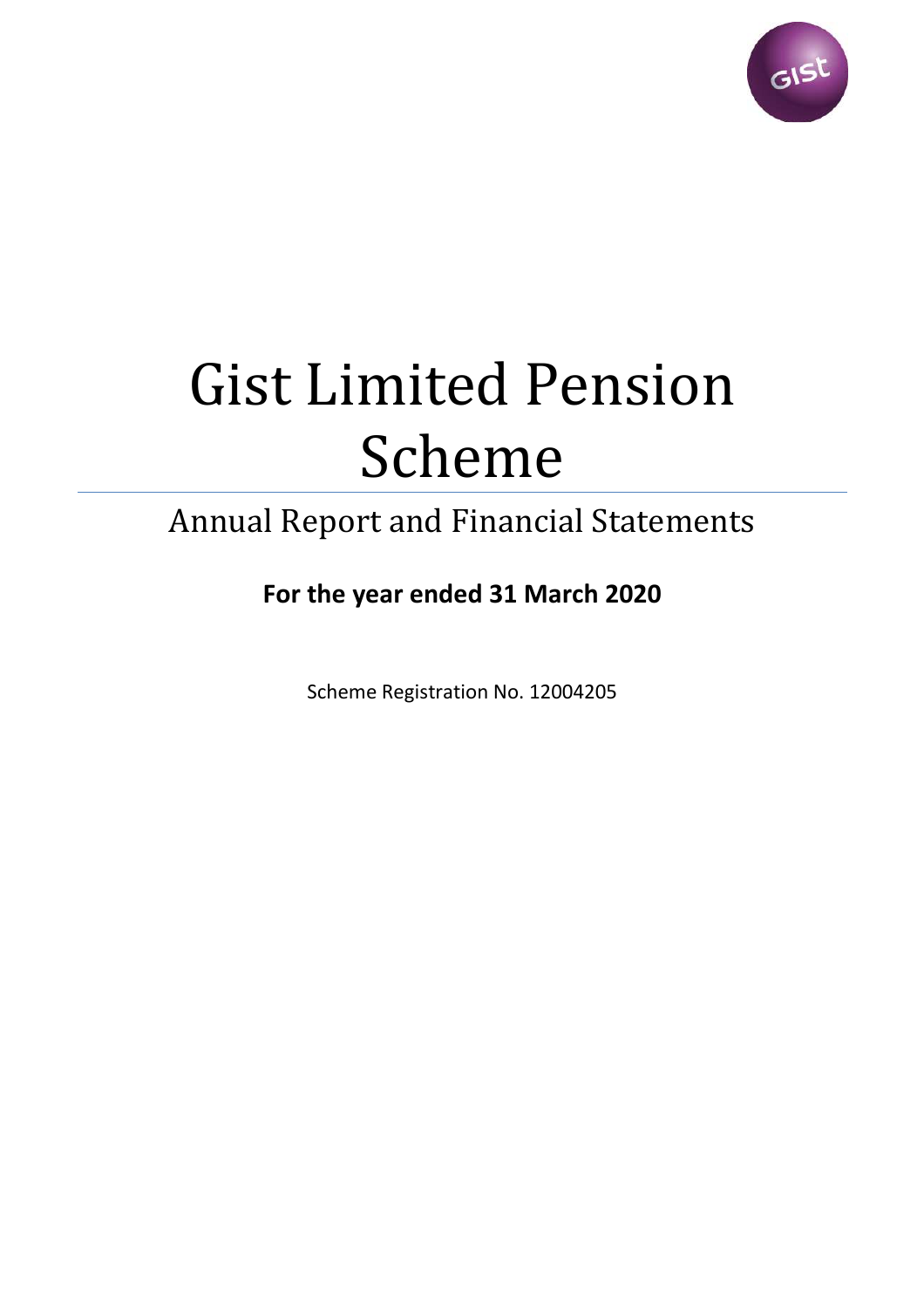# Contents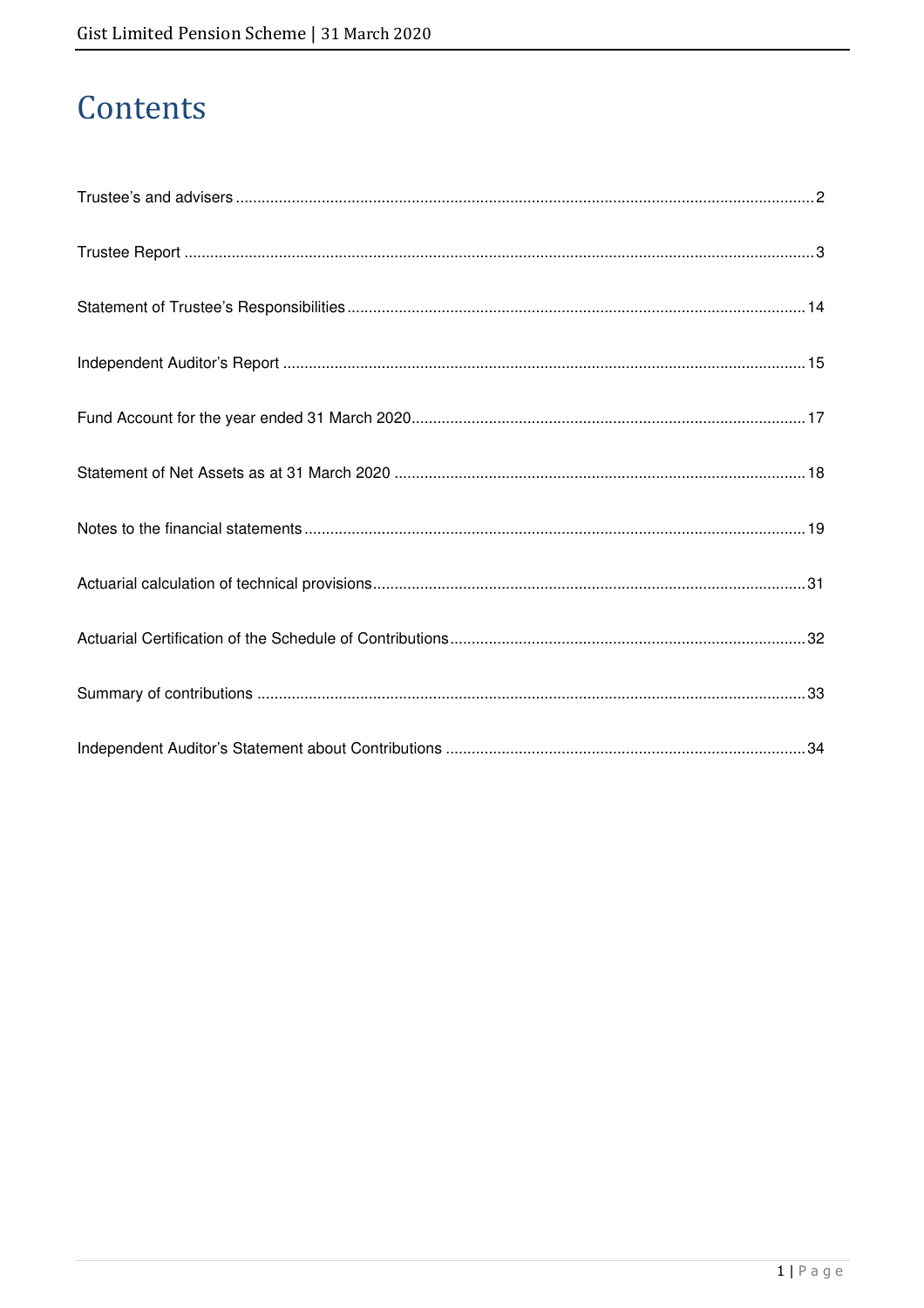# **Trustee's and advisers**

| <b>Trustee Company</b>        | GLPS Trustees Limited (until 5 December 2019)                                                                                                                                                |
|-------------------------------|----------------------------------------------------------------------------------------------------------------------------------------------------------------------------------------------|
| <b>Sole Corporate Trustee</b> | Capital Cranfield Pension Trustees Limited (appointed 6 December 2019) #+*                                                                                                                   |
| <b>Trustee Directors</b>      | <b>Employer nominated (until 5 December 2019)</b><br>Capital Cranfield Pension Trustees Limited represented by:<br>M Trouard-Riolle<br>M J Dowe +<br>R J Francis *<br>R Jurkowski            |
|                               | Member-nominated (until 5 December 2019)<br>N M Shiggins (resigned 31 May 2019) *<br>P A J Struthers #                                                                                       |
|                               | # Audit Committee + Medical Committee * Risk Working Group                                                                                                                                   |
| <b>Company Secretary</b>      | S K Kelly                                                                                                                                                                                    |
| <b>Secretarial Services</b>   | <b>Capital Cranfield Pension Trustees Limited</b>                                                                                                                                            |
| <b>Scheme administrator</b>   | <b>BOC Pension Services</b><br>ADP (Pension Payroll)                                                                                                                                         |
| <b>Principal employer</b>     | <b>Gist Limited</b>                                                                                                                                                                          |
| <b>Participating employer</b> | The BOC Group Limited (from 30 June 2019)                                                                                                                                                    |
| Actuary                       | R Shackleton FIA<br>Hymans Robertson LLP                                                                                                                                                     |
| <b>Auditor</b>                | Ernst & Young LLP                                                                                                                                                                            |
| Legal adviser                 | Mayer Brown International LLP                                                                                                                                                                |
| <b>Fiduciary manager</b>      | BlackRock Investment Management (UK) Limited                                                                                                                                                 |
| <b>Investment custodian</b>   | BNY Mellon Asset Servicing BV (terminated 17 April 2019)<br>The Bank of New York Mellon (International) Ltd "BNYM"<br>(appointed 18 April 2019)                                              |
| <b>Bankers</b>                | <b>HSBC Bank Plc</b>                                                                                                                                                                         |
| <b>Group life assurance</b>   | Legal & General Assurance Society (terminated 30 June 2019)                                                                                                                                  |
| <b>Medical adviser</b>        | Medigold Health Consultancy Limited                                                                                                                                                          |
| <b>Enquiries</b>              | Director of Pensions Services, RUK<br><b>BOC Pension Services</b><br>The Priestley Centre, 10 Priestley Road<br>The Surrey Research Park<br>Guildford, GU2 7XY<br>Email: pensions.uk@boc.com |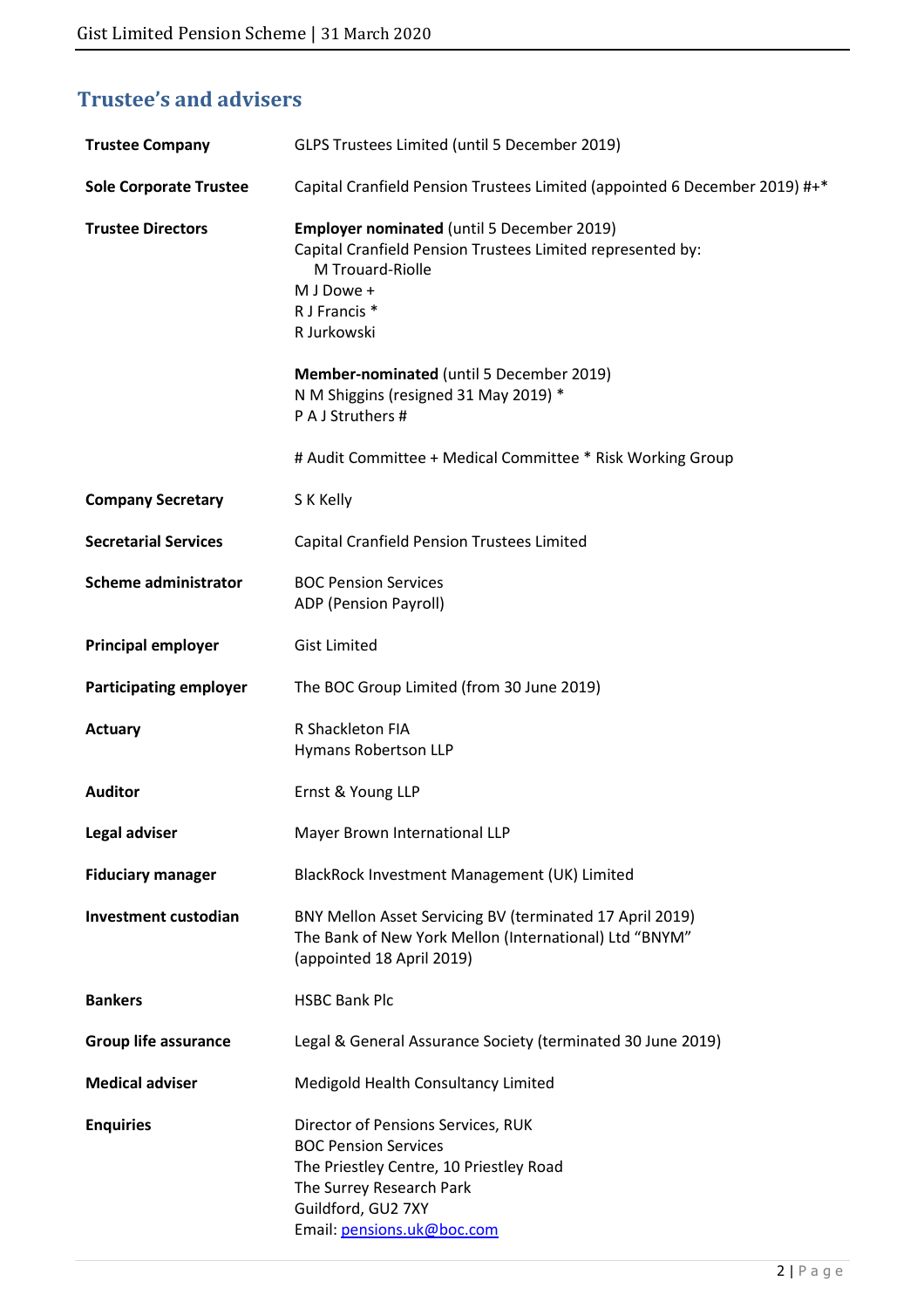# **Trustee Report**

The Trustee of the Gist Limited Pension Scheme (the "Scheme") presents their annual report for the year ended 31 March 2020.

## *Introduction*

Linde Plc, The BOC Group Limited, Gist Limited (the "Company") and the respective Trustee of the Scheme and the BOC Pension Scheme ("BOCPS") reached an agreement to merge the Scheme into BOCPS with a planned completion date of 1 October 2020. The Merger Deed is dated 29 July 2020 and is noted in subsequent events on page 30.

Based on the advice received, the Trustee has concluded that the merger will increase the security of member benefits as they will be covered by the Linde Plc Parent Company Guarantee, which is a legally binding groupwide commitment to financially support BOCPS.

All the deferred pension benefits, benefits in payment and investment assets will be merged into BOCPS and the Scheme will commence wind up after the merger has been completed. Any benefits due to members after the completion date will be payable by BOCPS. The wind up is expected to commence on 1 October 2020.

The transfer will be made without member consent. The Employer and the Trustee issued notice to members in August 2020.

Further information can be found in the FAQs at www.gistpensions.co.uk/merger.

The Scheme was closed to new entrants on 1 April 2011 and closed to future accrual on 30 June 2019. Contributing members at this time moved to a deferred status. Death-in-service lump sum benefits also ceased on 30 June 2019.

The Company offered an Early Retirement with Company Consent ("ERCC") programme to allow active members to retire early if they were over the age of 54 on 30 June 2019 (and over 55 at the point of early retirement). This programme used enhanced actuarial terms as set out in the Scheme rules. The cost of meeting this enhancement was met by the Company and is shown as augmentations in note 2 on page 20. Those who were not eligible to take early retirement were offered a one off lump sum which could be taken as an ex gratia payment or invested in the BOC Retirement Savings Plan ("BOCRSP").

The Scheme is a defined benefit pension scheme set up by a trust deed dated 30 March 2011 as updated by a Deed of Variation dated 27 June 2019. It was established for employees of GIST Limited with the signing of the Definitive Trust Deed and Rules on 30 March 2011.

During the year, the Scheme provided earnings-related pension benefits for and in respect of Scheme members. A lump sum benefit in the event of death was provided for the period to 30 June 2019. Active Members were also able to contribute to the AVC Section of BOCRSP until 28 July 2019 as it provides facilities for the investment of additional voluntary contributions. It was also used for the investment of any pensions-related additional contributions made by the Company in respect of Scheme members.

The objective of this Report is to provide a formal and historical record. Less formal publications are used to keep members informed about the progress of the Scheme. Information can also be obtained from the BOC Pension Services internet website www.gistpensions.co.uk.

# *Enquiries and complaints*

The address for enquiries about the Scheme, matters regarding entitlement of an individual to benefits, complaints regarding Scheme administration and requests for further information is shown on page 2.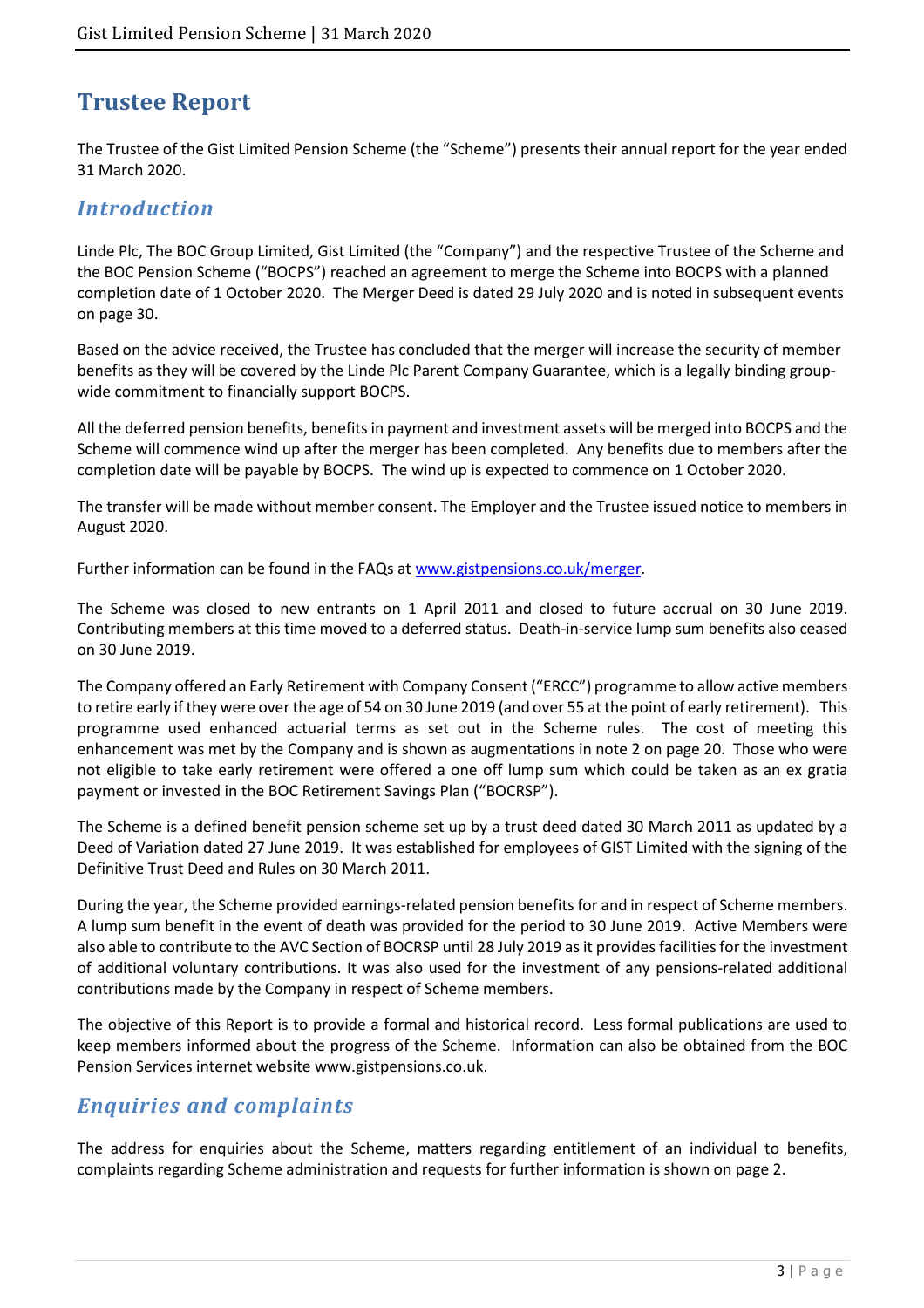# *Management of the Scheme*

The Company has the formal power under the Scheme Rules to appoint and remove the Trustee body. GLPS Trustees Limited was the Trustee of GLPS until 5 December 2019. The Company appointed Capital Cranfield Pension Trustees Limited to act as the Sole Corporate Trustee from 6 December 2019.

The Sole Corporate Trustee appointment is on an on-going basis subject to an agreed notice period on either side.

On termination of GLPS Trustees Limited, this was replaced by a Sole Corporate Trustee.

The Trustee met on three occasions during the year to review investment activities, administration and any other matters affecting the Scheme and its members. The Trustee has appointed external specialists to advise on legal, investment and actuarial matters. Any changes to the advisers during the year are listed on page 2.

Acting on the advice of the Scheme Actuary, the Trustee does not accept individual transfer payments from members' former pension schemes.

Payments made in respect of deferred pensioners who exercised their option to have a cash equivalent or transfer value paid to another pension arrangement were calculated in accordance with the provisions introduced under Section 97 of Chapter IV of Pension Schemes Act 1993 using tables supplied by the Scheme Actuary. Payments made during the year fully reflected the value of the accrued benefit rights in each case.

The calculation of transfer payments includes allowance for the Trustee's discretion to permit early payment of a deferred pension, without reduction, in circumstances of ill-health. No other discretionary benefits that could be available are included in transfer calculations.

The Trustee has written agreements in place with the Actuaries, the Auditor, the Legal Advisers, the Medical Advisers and the Investment Advisers and, in the form of delegation documents, Pensions Investment Department and the Benefits Administrators.

## *Data protection*

The Scheme is registered under the EU General Data Protection Regulation (GDPR) from 25 May 2018, (previously the Data Protection Act 1998) to process on computer and otherwise, personal information that the Trustee or its delegates may need for Scheme management.

## *Scheme tax and social security status*

The Scheme is a registered scheme with HM Revenue & Customs under Chapter 2 of Part 4 of Finance Act 2004.

Contributory members of the Scheme were in contracted-out employment under Section 9 (2) of Pensions Act 1993 during the year for the purposes of state earnings-related pension provision, under certificate numbers E3800264Y and S2804819H.

## *Committees*

Committees are set up for practical reasons where a number of additional meetings are required and to facilitate additional, targeted, technical training.

The members of each Committee who represent the Trustee are shown on page 2.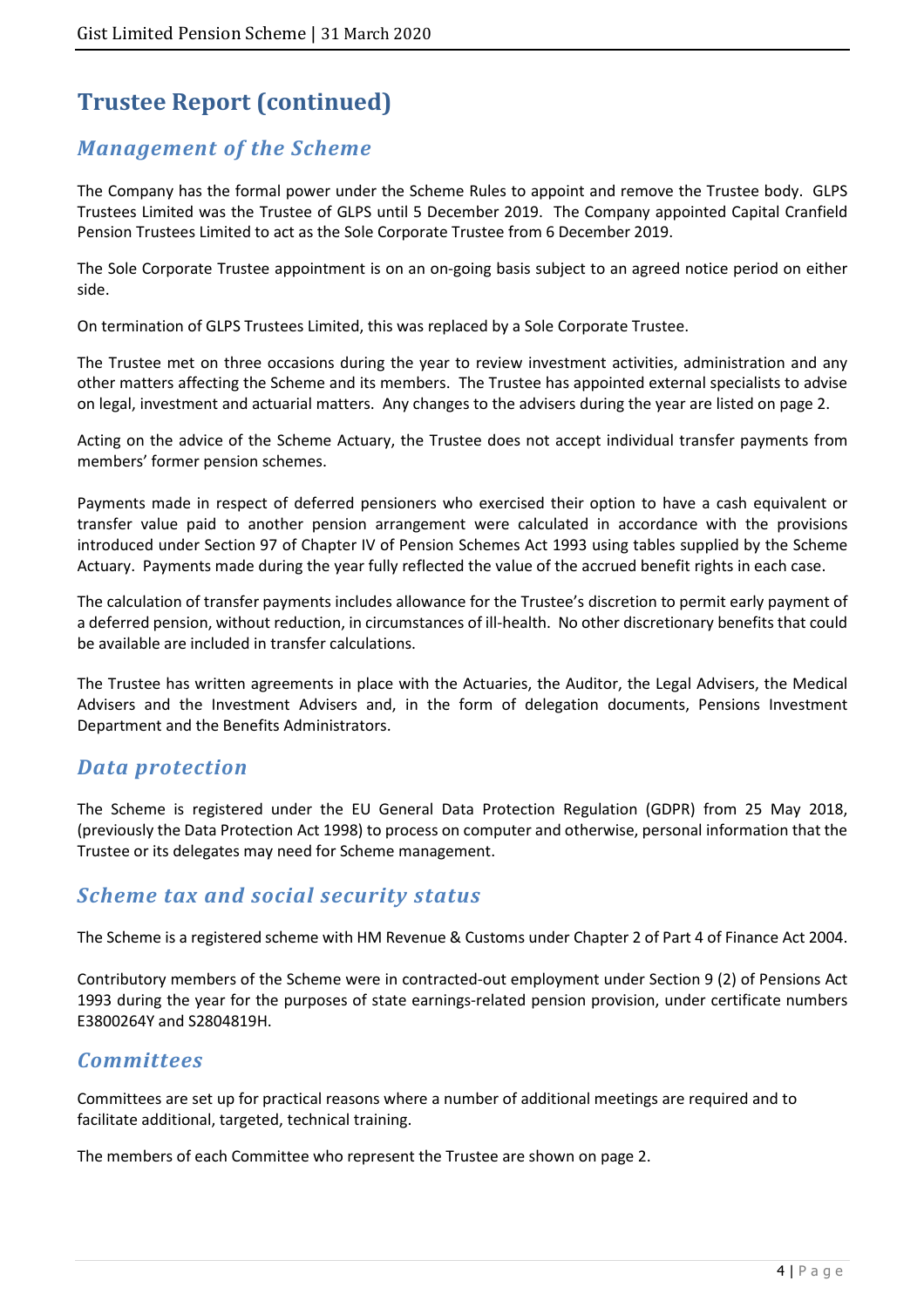#### *Audit Committee*

The Audit Committee met on two occasions during the year. The Audit Committee is a joint committee consisting of a representative of the Trustees of each of the Scheme, BOC Pension Scheme, BOC Senior Executive Pension Scheme, BOC Retirement Savings Plan and from the Administrator of BOC Pensions Investment Fund (BOC Pensions Limited).

The main objectives of the Committee are to review the plan for the annual audit, review the audit results and discuss them with the Scheme Auditor, consider the letter of representation to the Auditor, review and challenge the Report and Accounts and report to the Trustee Boards on these matters. The Audit Committee formally recommends the approval of the annual report and financial statements to the Trustee.

#### *Risk Working Group*

The Risk Working Group met on one occasion during the year. The Risk Working Group existed to review the Trustee's risk register and make related recommendations to the Trustee. This committee ceased on 5 December 2019.

#### *Medical Committee*

The Medical Committee met on one occasion during the year. The Medical Committee existed to consider applications from members and the Company for the award of medical pensions. This committee ceased on 5 December 2019.

#### *Pensions Act 1995 and Pensions Act 2004*

The Trustee has a range of procedures to ensure ongoing compliance with the requirements of Pensions Act 1995, the Pensions Act 2004 and other applicable regulatory bodies.

The Pensions Regulator (TPR) is the regulatory body for work-based pension schemes in the UK. TPR has a defined set of statutory objectives and wide powers to investigate schemes and take any action it thinks necessary. As an aid to achieving its objectives, TPR requires the completion and submission of an annual scheme return by the scheme administrator. It also requires reports of 'notifiable events' and 'significant breaches' of pension scheme legislation.

Notifiable events are specific events relating to a scheme or a participating employer that TPR considers could potentially have a major impact on the security of members' benefits. The Company and the Trustee are under an obligation to advise TPR without delay of any notifiable events.

Breaches of pension scheme legislation have to be reported to TPR when they are considered to be breaches likely to be of material significance (known as red breaches). Those with a duty to report include the Trustee, the Company and the Scheme's advisers.

Red breaches are caused by: dishonesty, poor scheme governance, inadequate controls resulting in deficient administration or slow or inappropriate decision-making practices, incomplete or inaccurate advice, acting (or failing to act) in deliberate contravention of the law. An example of a red breach would be persistent failure to pay scheme contributions on time. During the year, there were no red breaches. The Trustee believes that in all respects the Scheme's administration has been in compliance with the requirements of both Acts throughout the year. The Trustee can confirm that all contributions were of the amounts required and were received within the agreed timescales.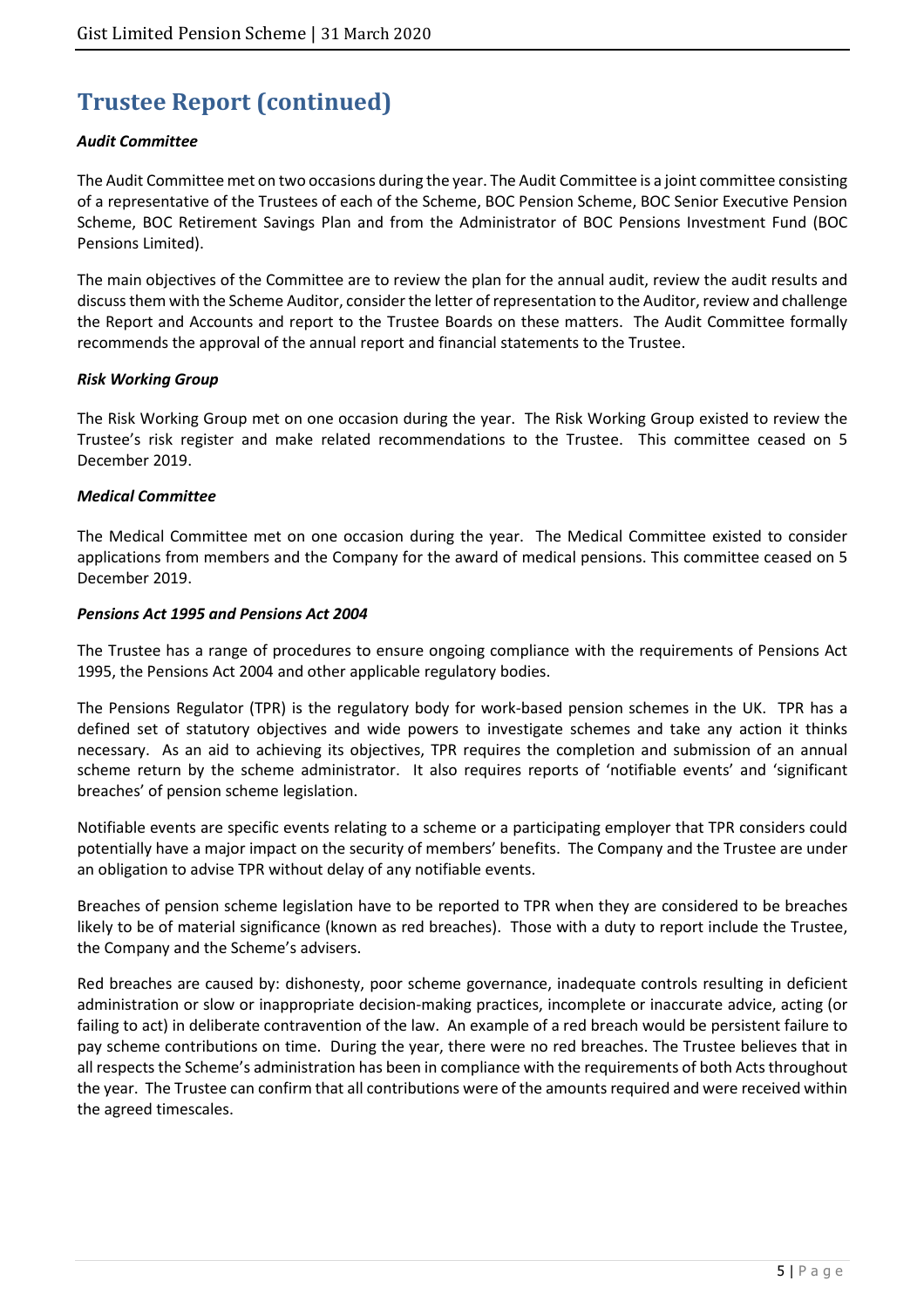# *Record keeping*

As part of its Guidance on Internal Controls, TPR has issued Guidance on record-keeping, which sets up a framework for measuring the presence of data used in the administration of pension schemes. The aim of the Guidance is to educate and enable those responsible for member record-keeping and those who administer pension arrangements to improve the standard of record-keeping across the industry. TPR's Guidance identifies three types of data that should be measured: 'Common data', 'Conditional data' and 'Numerical data'. 'Common data' is the data that TPR considers to be applicable to all schemes and is used to identify a member, e.g. surname, forename(s)/initials, date of birth, Sex, National Insurance Number, address, postcode.

'Conditional data' is the additional data required for administration and will vary and depend on the type of scheme, scheme design, member status, system design etc. Examples of 'Conditional data' are date of leaving, benefit crystallisation event details, salary history, contributions, AVC details, active/deferred/pensioner record, date of retirement.

'Numerical data' is the additional information that will enable the trustee to put the results of the data measurement into context, e.g. status, benefit category, pensioner type.

The 'clean' percentage for 'Common data' is 99.97% and 'Conditional data' is 99.96%. The 'Numerical data' requirement is largely satisfied by the membership statistics/movements reported at each Trustee meeting.

Taking account of the Scheme design, the data held is in a robust position to allow the Scheme to be administered efficiently and effectively.

# *Financial development of the Scheme*

The financial statements set out on pages 17 to 30 have been prepared and audited in accordance with the regulations made under sections 41(1) and (6) of the Pensions Act 1995.

During the year net additions from dealing with members were £12,196,597 (2019: £15,276,151). Net returns on investments increased to £18,244,069 (2019: £5,189,056).

As a result of all the above the net assets of the Scheme rose to £152,671,231 at 31 March 2020, an increase of £30,440,666 over the position at 31 March 2019.

### *COVID-19*

The Trustee has assessed the impact of COVID-19 on the liabilities of pension scheme. In doing so, the Trustee has been in regular dialogue with the Sponsor to understand the impact of COVID-19 on their business and have been given reassurance that the impact is being managed to an extent which does not cause issues for the pension scheme. The scheme also has a parent guarantee which could be called upon should issues arise. As such having had these reassurances, received specialist covenant advice on the impact of COVID-19 and reviewed all of this in conjunction with the guidance published by and reviewed a number of reports from its advisers and the Pensions Regulator, the Trustee is of the opinion that scheme liabilities are not impacted by COVID-19 on the impact of COVID-19 for pension schemes. The Trustee continues to monitor the Scheme's funding position on a regular basis to ensure benefit payments can be met, and that the Scheme continues to be administered effectively.

The Trustee chose not to suspend the payment or quotation of cash equivalent transfer values (CETV), however bereavement services and payment of retirement benefits were classed as a priority, with CETVs being designated a lesser priority. The administration team moved to a flexible home working environment and maintained full operational function. None of the team were furloughed.

The Trustee considers that the COVID-19 pandemic does not create a material uncertainty to the Scheme for the period to proposed wind up in light of the strong employer covenant.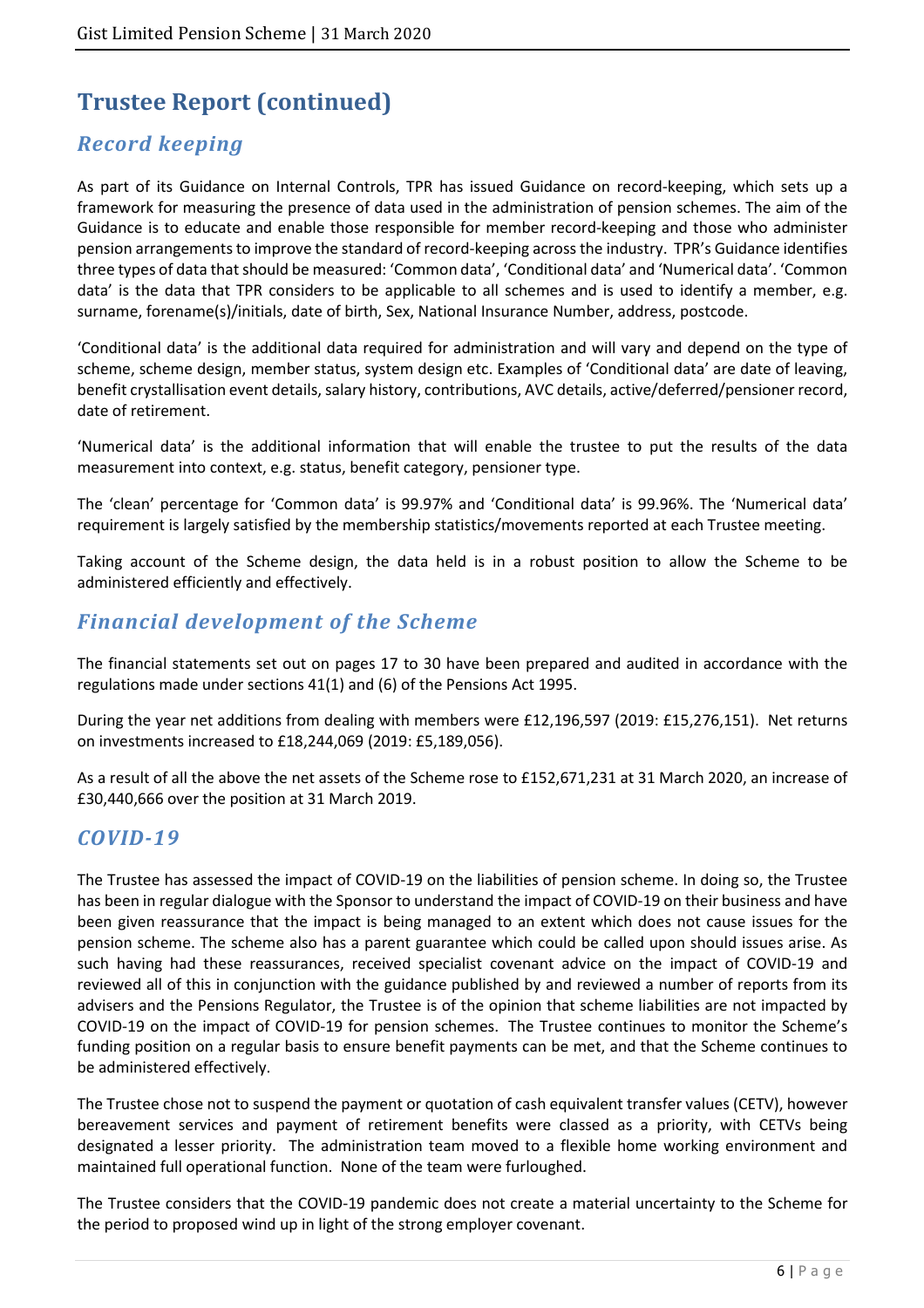Further information on how investment performance has been impacted can be found in the Market Review on page 11. The Scheme was not impacted by any investment manager estimations or difficulties obtaining pricing information as at 31 March 2020.

### *Actuarial review*

In accordance with the Trust Deed and Rules, the Scheme's Actuary carried out an actuarial valuation of the Scheme as at 31 March 2017. This resulted in a new schedule of contributions being signed on 18 December 2018. The most recent actuarial review estimated that, as at 31 March 2019, the Scheme's assets fell short of its liabilities by £21.7m (2017: £16.3m) and the funding level was 85% (2017: 84%) on a Technical Provisions basis. The next actuarial valuation was due as at 31 March 2020 however this has been deferred due to the pending wind up of the Scheme as noted on page 3.

Any Scheme member can obtain a copy of the actuarial valuation report or the schedule of contributions by contacting BOC Pension Services at the address shown on page 2.

#### *Statement of funding principles ("SoFP")*

Under requirements introduced by Pensions Act 2004, the valuation consists of a SoFP, actuarial valuation, schedule of contributions and, if the Scheme's assets do not cover the technical provisions (the amount required to pay for the Scheme's built up pension benefits), a recovery plan. Under the SoFP, the Trustee, with advice from the Scheme Actuary and the agreement of the Company, selects the key assumptions to use in the valuation.

#### *Method*

The actuarial method to be used in the calculation of technical provisions is the Projected Unit Method.

#### *Actuarial assumptions*

**Discount rate:** Pre retirement: market implied gilt yield curve plus 1.8% p.a; Post retirement: market implied gilt yield curve plus 0.4% p.a.

**Retail price inflation ("RPI"):** market implied gilt yield curve

**Consumer price inflation ("CPI"):** RPI curve less 0.8% p.a.

**Salary increases:** Fixed rate of 2.5% per annum.

**Pension increases:** Fixed rate of 2.5% per annum.

#### **Mortality**

The post retirement mortality base tables will be a suite of bespoke assumptions which reflect the characteristics of the Scheme membership ("Vita Curves"). The Vita Curves adopted will be based the 2017 Club Vita tables. They will make allowance for observed variations in mortality according to age, gender, pension amount, salary, postcode based lifestyle group. The assumptions adopted vary according to the characteristics of each individual member.

The pre-retirement mortality of future pensioners is assumed to be the standard PNMA00/PNFA00 tables.

Future improvements in longevity will be assumed to be in line with the 2014 CMI model with a long term rate of improvement of 1.5% p.a.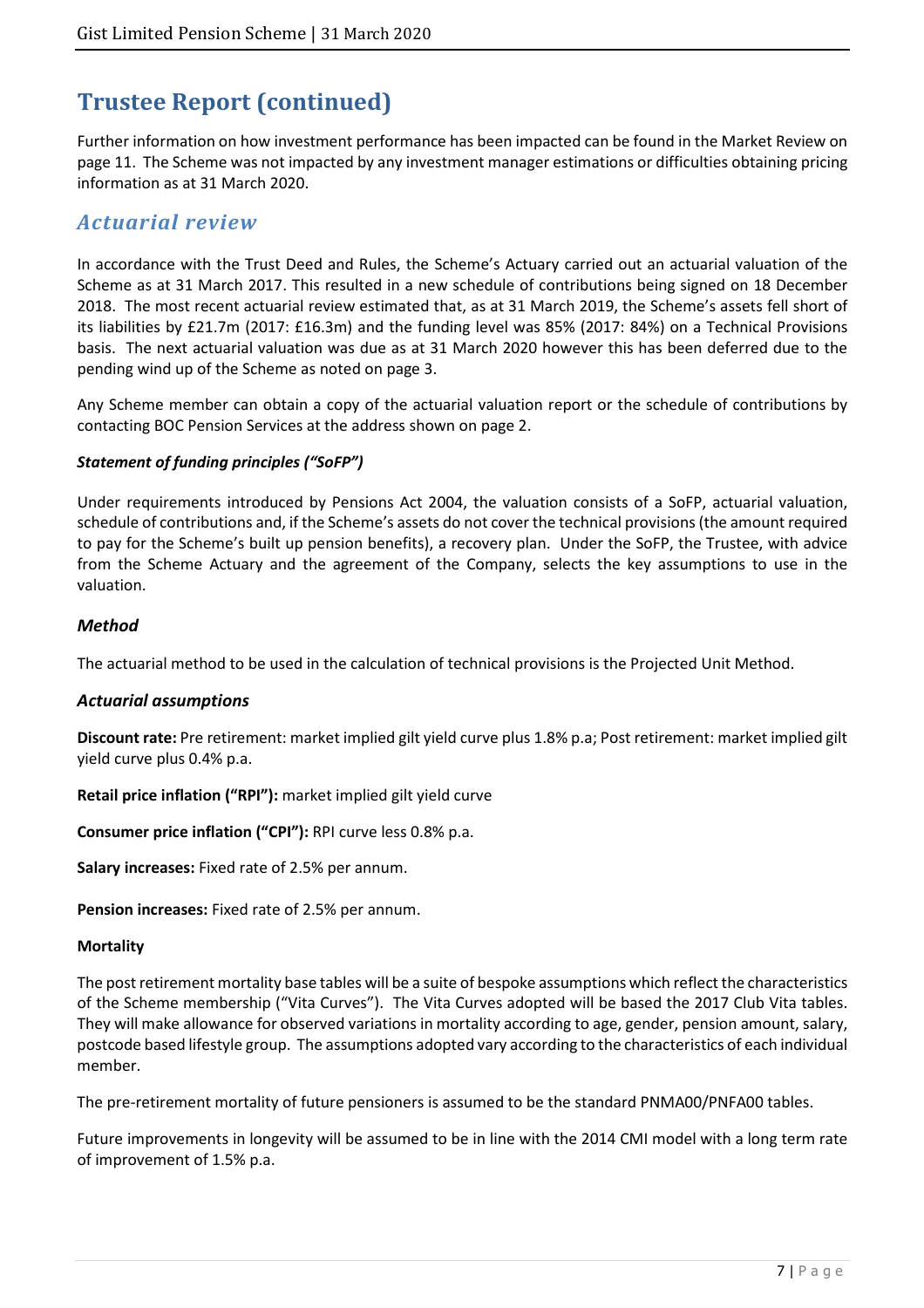# *Pension increases*

The effective date for pension increases is 1 April each year. Pensions in payment will be increased in line with RPI as at the previous 31 December, subject to a maximum of 2.5% on a rolling five year basis. For those pensioners who have been retired for less than 12 months but more than 1 month, a proportionate rate will be applied.

As at 1 April 2019 pensions were increased as follows:

The lesser of the percentage increase in RPI over the calendar year to the previous 31 December or 2.5% on a rolling five year average. The increase in RPI over the calendar year to 31 December 2018 was 2.7%. Therefore, the rolling five year average was applied. The increase payable from 1 April 2019 on pensions that had been in payment for at least a full year was:

| Date pension started         | 2019 increase |
|------------------------------|---------------|
| 2 March 2011 to 1 March 2012 | 2.7%          |
| 2 March 2012 to 1 March 2013 | 2.7%          |
| 2 March 2013 to 1 March 2014 | 2.7%          |
| 2 March 2014 to 1 March 2015 | 2.7%          |
| 2 March 2015 to 1 March 2016 | 2.5%          |
| 2 March 2016 to 1 March 2017 | 2.5%          |
| 2 March 2017 to 1 March 2018 | 2.5%          |
| 2 March 2018 to 1 March 2019 | 2.5%          |
|                              |               |

Deferred pensions are broadly increased on each 31 March by the lower of 2.5% per annum compounded and the movement in RPI for the period of complete years to the previous 30 September from the date on which the member left the Scheme.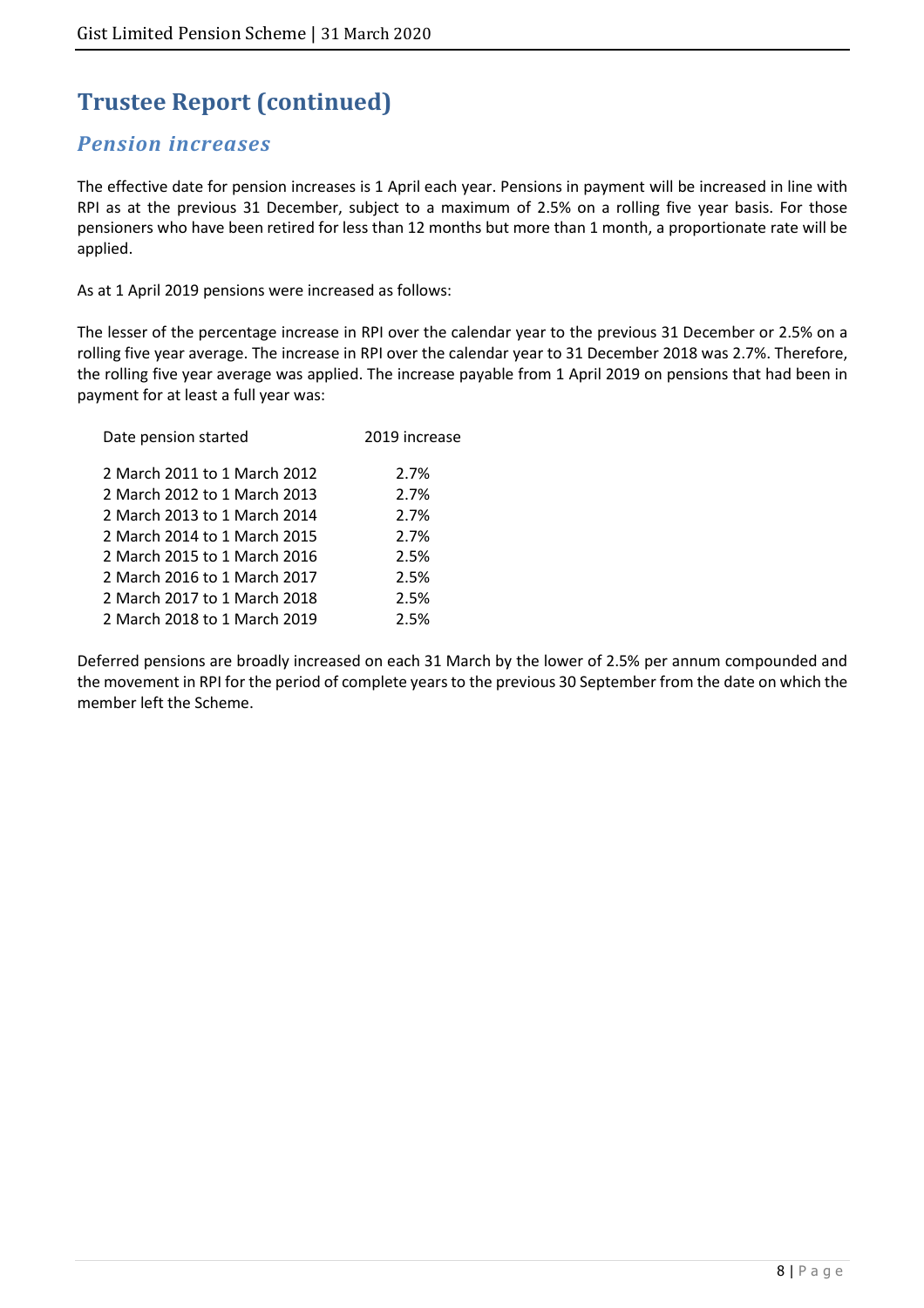# *Membership*

| <b>Active</b>                  | Level A        | Level B        | Level C | Level 3 | Total                    |
|--------------------------------|----------------|----------------|---------|---------|--------------------------|
| At 1 April 2019                | 436            | 377            | 50      | 3       | 866                      |
| Late notifications             | $\overline{2}$ | (1)            | (1)     | ۰.      | $\overline{\phantom{a}}$ |
| New members                    | $\blacksquare$ | $\overline{2}$ |         |         | $\overline{2}$           |
| Retirements                    |                |                |         | (3)     | (3)                      |
| Leavers with retained benefits | (438)          | (378)          | (49)    |         | (865)                    |
| At 31 March 2020               | ٠              |                |         |         |                          |
|                                |                |                |         |         |                          |
| <b>Deferred</b>                |                |                |         |         | Total                    |
| At 1 April 2019                |                |                |         |         | 139                      |
| Late notifications             |                |                |         |         | 1                        |
| New members                    |                |                |         |         | 865                      |
| Deaths                         |                |                |         |         | (2)                      |
| Retirements                    |                |                |         |         | (144)                    |
| Leavers                        |                |                |         |         | (10)                     |
| At 31 March 2020               |                |                |         |         | 849                      |

| <b>Pensioners</b>  | Former<br>members        | Dependants        | Children's<br>allowances     | Total |
|--------------------|--------------------------|-------------------|------------------------------|-------|
| At 1 April 2019    | 248                      | 27                | 4                            | 279   |
| Late notifications | $\overline{\phantom{a}}$ |                   | $\qquad \qquad \blacksquare$ |       |
| New pensioners     | 147                      | 4                 |                              | 152   |
| Deaths             | (6)                      | $\left( 1\right)$ |                              | (7)   |
| At 31 March 2020   | 389                      | 31                |                              | 425   |

The late notifications relate to adjustments to the membership in respect of the prior year after the membership reconciliation was completed.

Special Terms letters were issued for two BOC Group Limited employees to admit them as joiners on 30 June 2019. They subsequently moved to a deferred status on 1 July 2019.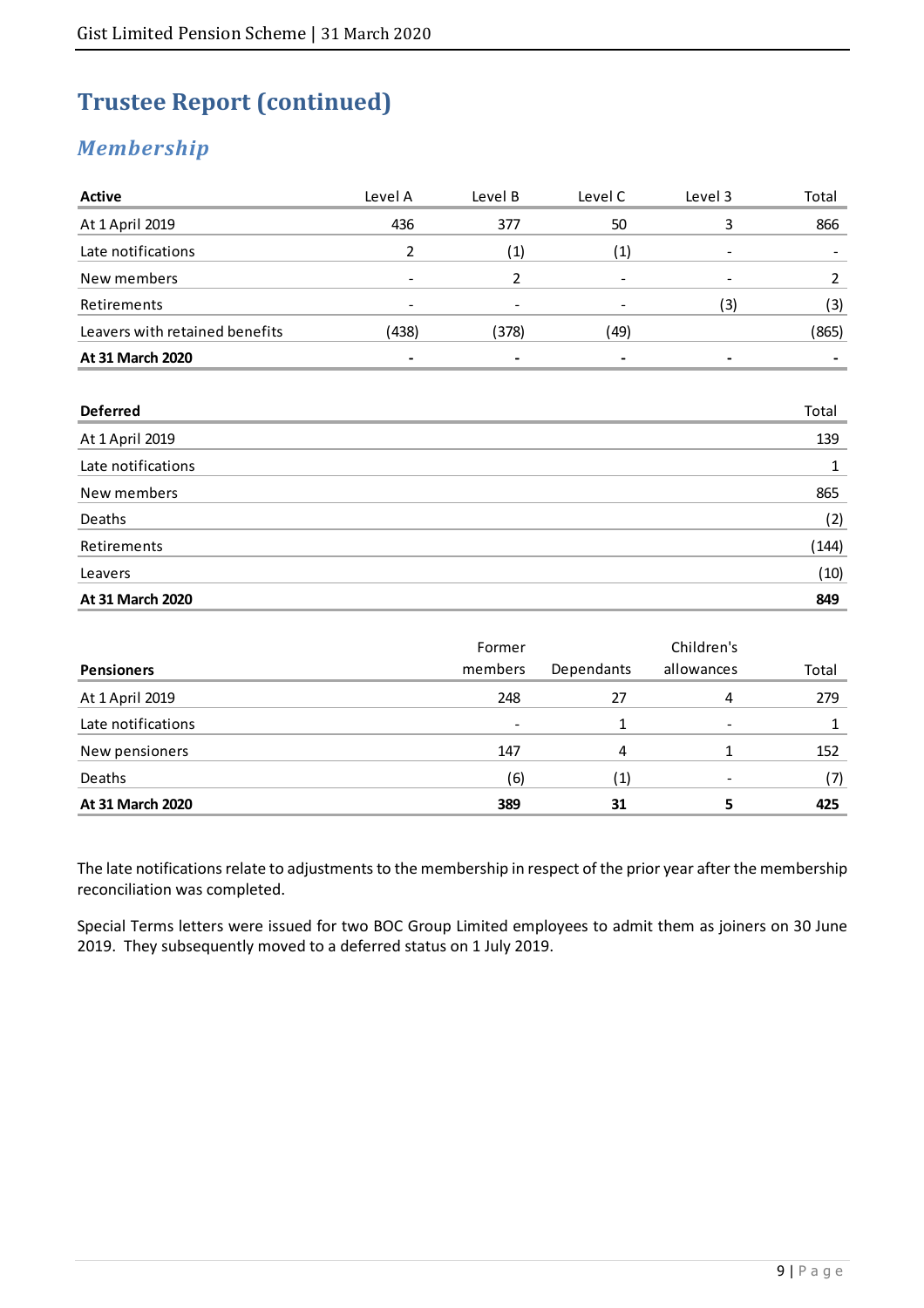# *Scheme rules*

A Deed of Participation dated 27 June 2019 was issued to include The BOC Group Limited as a new participating Employer from 30 June 2019.

A Deed of Variation dated 27 June 2019 was issued to adopt the new Rules regarding the closure of the Scheme to future accrual on 30 June 2019.

A copy of the Scheme rules may be obtained from the contact for enquiries on page 2.

## *Custodial arrangements*

Custodian services for were provided by BNY Mellon Asset Servicing BV until 17 April 2019.

Services were transferred to the new Facilitated Custody Model at The Bank of New York Mellon (International) Limited on 18 April 2019.

The Trustee believes it is essential that the assets of the Scheme should be recorded by a Custodian with secure, accurate and timely administration systems which ensure that those assets are clearly identifiable and which minimise the risk of any loss. The Trustee has to be satisfied that the Custodian has in place systems and procedures that should safeguard the Scheme's assets.

Reports on controls issued by the Custodian and the Fiduciary Manager are reviewed by the Trustee on an annual basis.

### *Investment management*

In accordance with section 35 of the Pensions Act 1995, a Statement of Investment Principles ("SIP") has been prepared by the Trustee which incorporates the investment strategy. The SIP is to be reviewed at least every three years and more frequently, if required. The last review took place in September 2019. A copy of the SIP may be obtained from the contact for enquiries on page 2.

The Trustee will ensure that the Fiduciary Manager shall, alongside other investment risks, integrate consideration of financially material (defined to include environmental, social and governance considerations) risks throughout its investment decision making processes and the Trustee will ensure that the Fiduciary Manager will continue to review these risks for as long as it considers necessary for the funding of future benefits by the investments of the Scheme.

The Fiduciary Manager, as part of its ongoing monitoring, reviews the execution of voting and engagement responsibilities and periodically reports back its findings to the Trustee.

The Trustee does not take into account non-financial matters when selecting, retaining and realising investments. Non- financial matters are defined as the views of members and beneficiaries, including (but not limited to) their ethical views, and their views relating to social and environmental impact and quality of life.

Assets can be held in pooled funds across a range of liquid and illiquid strategies which can be liquidated in accordance with the dealing cycle of the pooled funds that are invested in by the Scheme. Any allocation of Scheme assets to illiquid strategies will be considered with the Scheme's overall cashflow position in mind and requires prior Trustee approval.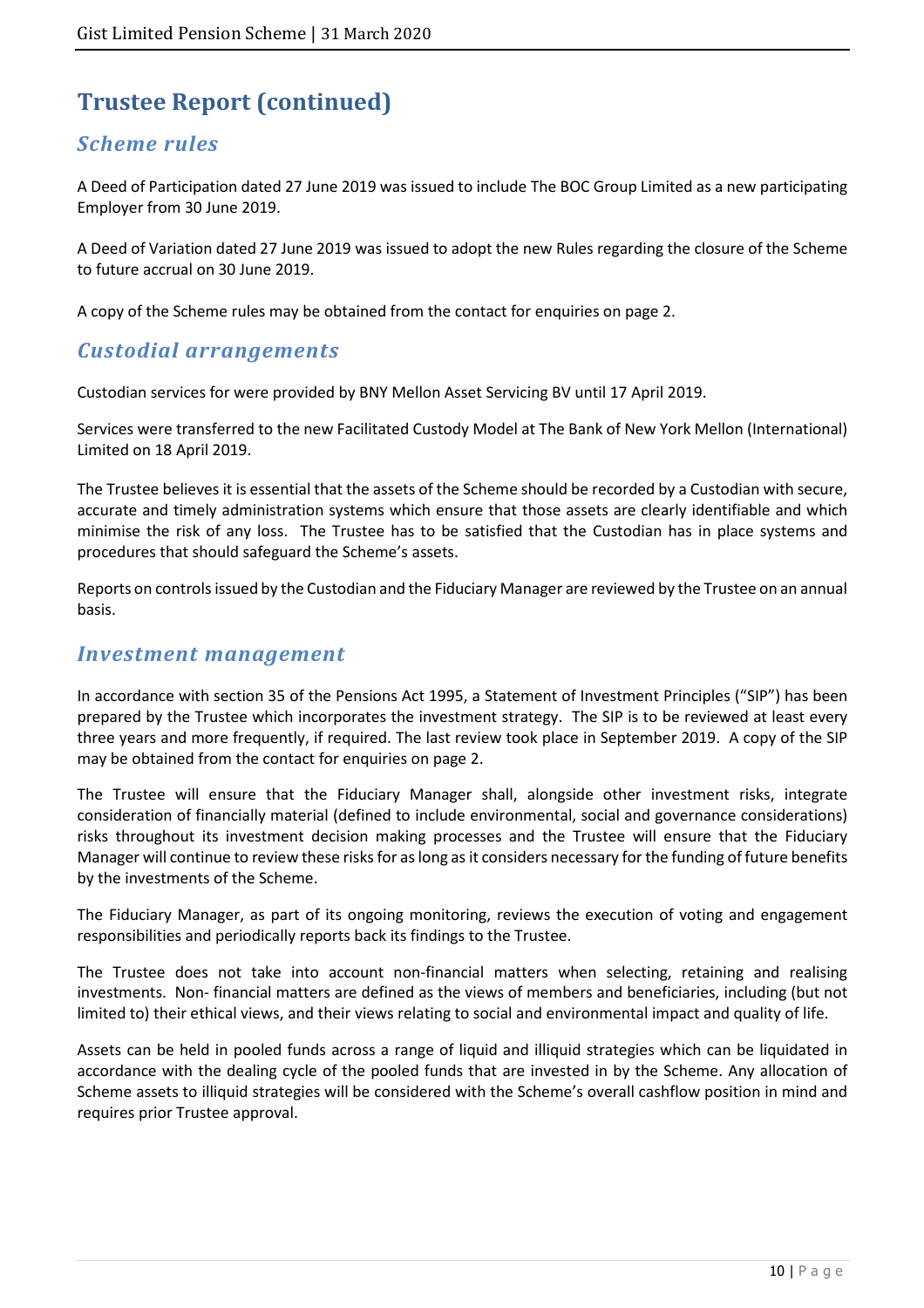### *Market Review*

#### **Market background**

2019 was marked by the synchronised shift to accommodative monetary policy across major economies. The US Federal Reserve cut interest rates for the first time since the Global Financial Crisis in 2008, the European Central Bank re-started its Asset Purchase programme, and the People's Bank of China also cut its key rate. This wave of liquidity in major economies helped sustain risk assets over 2019 despite fears of a turn in the economic cycle, slowing economic growth and bouts of heightened geopolitical risk related to Brexit, US-China trade relations and Gulf tensions.

However, from the end of January 2020, investors' attention increasingly became focused on the Covid-19 coronavirus outbreak. As the virus spread throughout the globe, so too did enforced shutdowns and uncertainty on the implications for economic growth, business revenue and stability and society. This triggered some of the sharpest price movements in asset prices that have been seen since the stock market crash in 1987 and the Global Financial Crisis in 2008. Policymakers acted again, this time with unprecedented speed and scale and with co-ordination between central banks and governments. This has helped markets recover some of their losses, particularly equities, although most of the recovery came through after 31 March 2020.

#### **Economic growth**

For most of 2019, there was a continuation of the trends seen in the previous year, with economic activity slowing down in some of the largest advanced economies. The IMF highlighted a broad-based weakening in advanced economies, particularly in the US and Euro area, as well as a pronounced slowdown in activity in Emerging Markets countries such as Brazil, China, India, and Mexico. However, the service sector and consumer spending held up relatively well which sustained positive global growth through until the coronavirus started to spread. Since then, enforced shutdowns have put economic activity on hold. While the full impact is still unclear, most analysts expect a drop in global growth of at least 30% as a result.

#### **Monetary and fiscal policy**

Major central banks took an increasingly loosening stance in their monetary policy. In the US, the Federal Open Market Committee cut rates in July for the first time since the Global Financial Crisis and proceeded to make one further cuts in September and October 2019, dropping the key rate from 2.25%-2.50% at the beginning of 2019 to 1.50%-1.75% in December. In September 2019, the European Central Bank moved in the same direction with the announcement of the re-start of its asset purchase programme and the cut of its deposit rate to record low of -0.5%. The PBOC (China) also cut its key interbank rates by 5 basis points in November 2019 for the first time since 2016. The only notable exception was the Bank of England which maintained its main rate steady throughout 2019.

Since the coronavirus outbreak, most developed economy central banks have cut interest rates to or near zero and started large programmes buying government and corporate bonds. This was coordinated with huge fiscal spending pledges to support businesses and individuals through the crisis, with many governments pledging a total of over 10% of their GDP in new spending.

#### **Equities**

The coronavirus outbreak wiped out strong gains made over 2019 in equity markets worldwide, with global equities falling c.20% over Q1 2020 alone and returning -10% over the 12 months to 31 March 2020. US equities did relatively well, ending the 12 months down 7%, in part due to the bias towards higher quality companies with strong balance sheets in US equity indices. China managed to recover some of its initial losses and end the 12 months down 11%. China was one of the first countries to get the virus under control and start to consider re-opening its economy. Other emerging markets fared much worse, with many down 20-30% over the same period. In Europe, countries worse hit by the virus suffered the most, with Spain, Italy and France down 24%, 19% and 15% respectively. This was in part impacted by the policy response from the ECB, which was less supportive than others, notably the US Fed.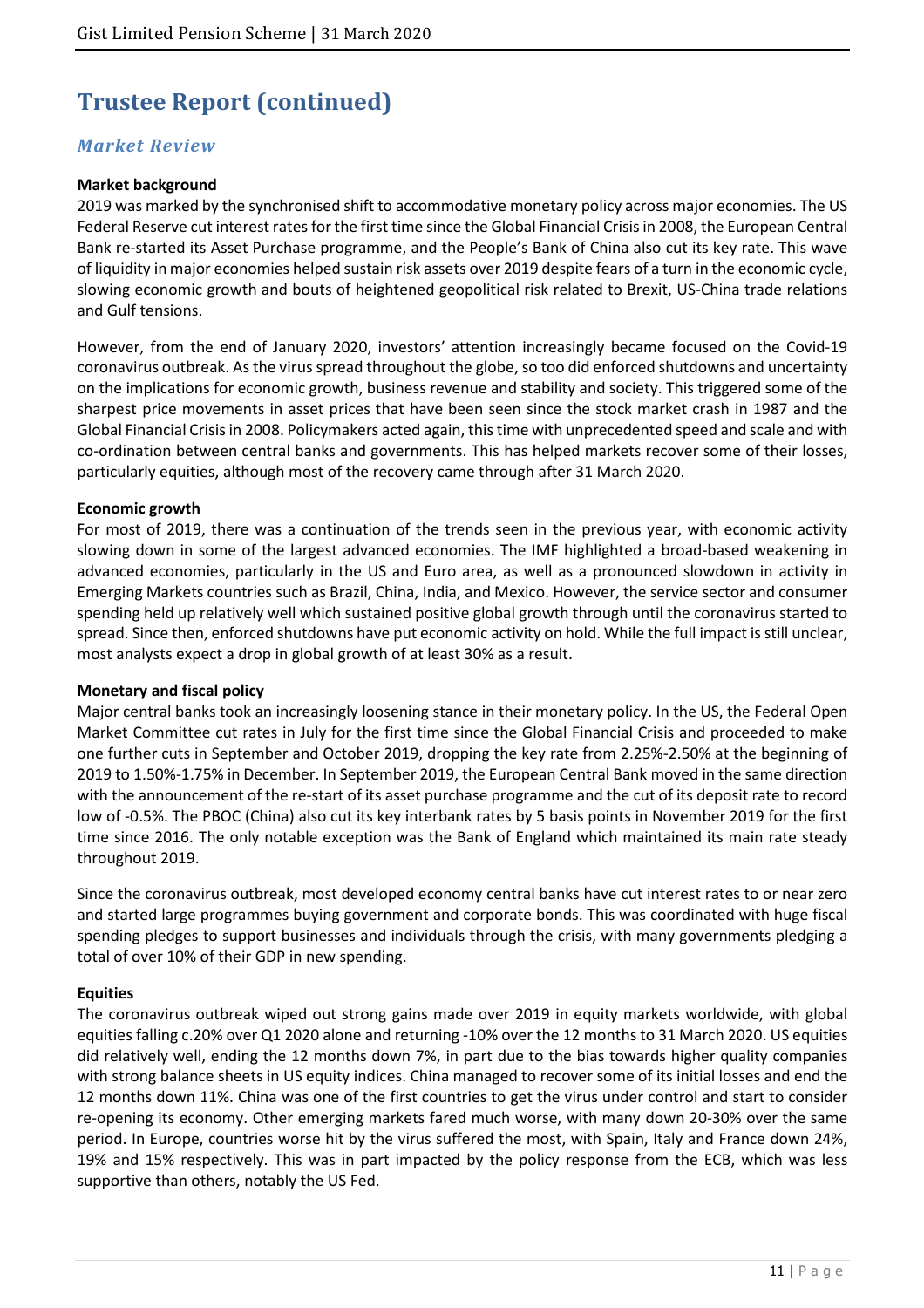### *Market Review (continued)*

#### **Government bonds**

Both short-term and long-term yields have fallen across major economies: Shorter term yields have been pinned down by low central bank base rates while longer term yields by central banks purchasing longer dated government bonds in large quantities. US Treasuries yields fell the most, but from a higher starting point: 10 year rates were down 1.7% and 30-year rates were down 1.5%. Despite starting at or below zero, German Bund yields fell another 0.4% at the 10-year point and 0.5% at the 30-year point. 10-year and 30-year UK gilts both fell 0.7%, to near all-time lows of 0.4% and 0.8% respectively.

#### **Other investments**

Corporate bond spreads, the difference in yield between corporate bonds and government bonds, widened significantly as the coronavirus outbreak and shutdowns increased the price of credit risk with companies. Higher quality investment grade credit spreads widened around 1%, whereas lower quality high yield credit spreads widened 3-5% depending on the region.

At the opposite end of the returns table over the 12 months to 31 March 2020 were two commodities: Gold up 22% and Oil down 67%. Gold benefited from its reputation as a 'safe haven' asset amid the coronavirus uncertainty. Oil faced a painful supply and demand squeeze, with the collapse in demand due to the shutdown of global economic activity exacerbate by a dispute between Russia and Saudi Arabia on global supply management.

Sterling depreciated almost 5% against the US Dollar, as investors globally flocked to the Dollar as a 'safe haven' investment.

The chart below highlights performance of selected markets over the last 12 months:



#### Asset Performance - Last 12 Months

Source: Refinitiv Datastream, chart by BlackRock Investment Institute. Apr 01, 2020 Note: The bars show the total return in local currency terms, except for currencies, gold and copper, which are spot returns. Government bonds are 10-year benchmark issues. RO-191915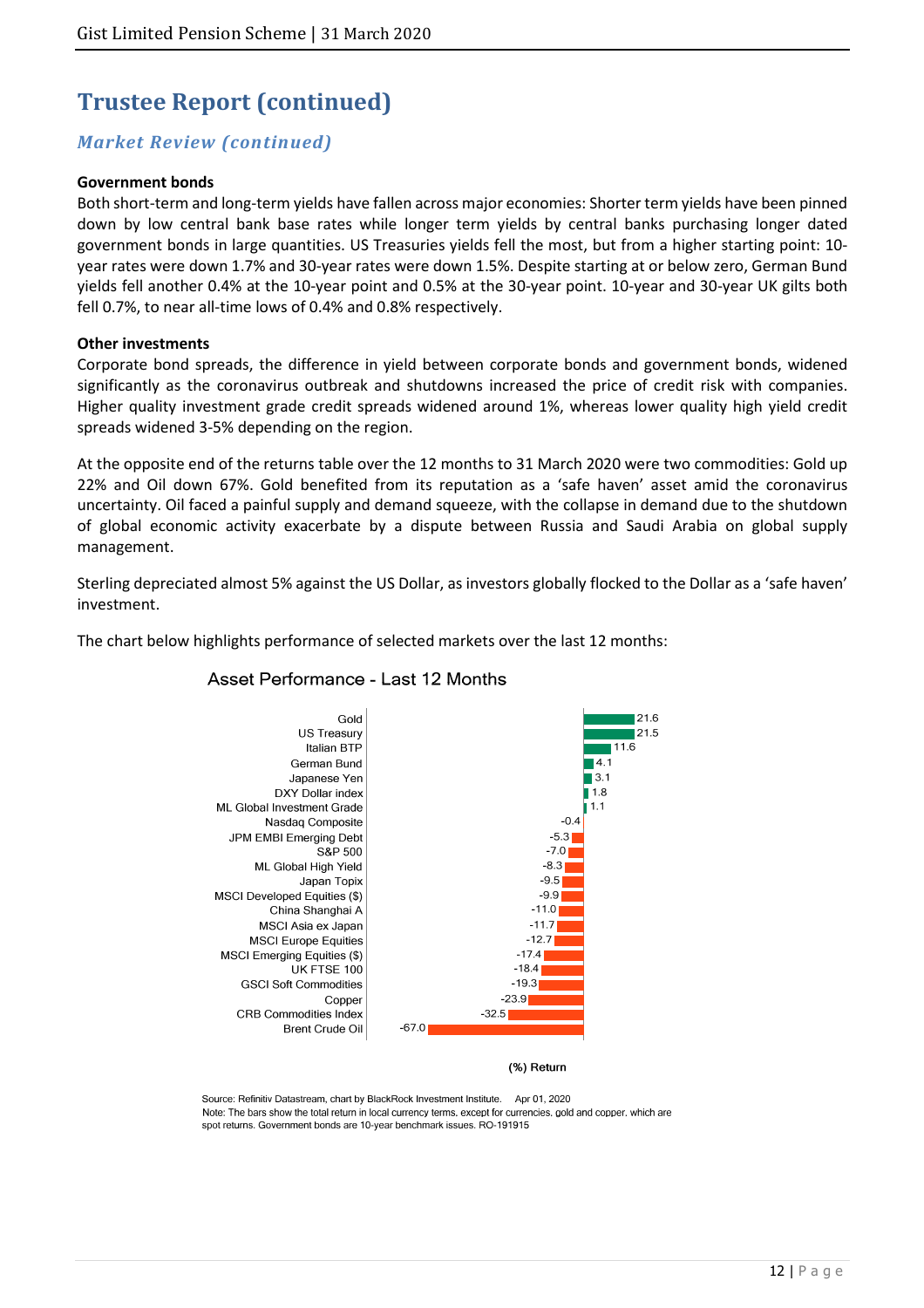### *Fiduciary Management*

Fiduciary management is an approach to asset management that involves the Trustee appointing a third party to manage the total assets of the Scheme on an integrated basis through a combination of advisory and delegated investment services, with a view to achieving the Trustees' overall investment objectives. BlackRock Investment Management (UK) Limited continues as the Fiduciary Manager for the year in review.

As required by the Scheme's Rules, the fiduciary management firm is independent of the Company.

IC Select Limited oversee and report on the performance of the Fiduciary Manager. IC Select provide reports to the Trustee on a quarterly basis, to enable the Trustee to perform this review.

#### *Performance*

Investment performance net of fees is measured by portfolio. Performance for the period ending 31 March 2020 is shown in the table below:

|                 |         |        | Since appt. of             |
|-----------------|---------|--------|----------------------------|
| Total Portfolio | Q1 2020 | 1 vear | <b>Fiduciary Manager *</b> |
| Actual          | 4.98%   | 14.68% | 7.97%                      |

*\* appointed August 2017*

# *Employer related investments*

Legislation prohibits the trustees of most occupational pension schemes, including the Scheme, from making employer-related investments in excess of 5% of Scheme assets.

The Scheme permits the Fiduciary Manager to invest in pooled equity funds designed to track the performance of the relevant index, and also to deal in financial futures. Since the pooled funds may invest in Group companies, investment in such funds may result in an indirect exposure to the ultimate parent company, Linde plc. Also, where Group companies form part of a particular index, investment in financial futures will result in an indirect exposure to Linde plc. Having taken legal advice, the Trustee has satisfied itself that such indirect investment is permitted by their Rules. The Trustee is also satisfied that the exposure to Group companies' shares which could result would not be material to the Scheme. There were no direct holdings in Employerrelated investments at the year end.

Signed on behalf of the Trustee on 28 September 2020

Harus Rai

Trustee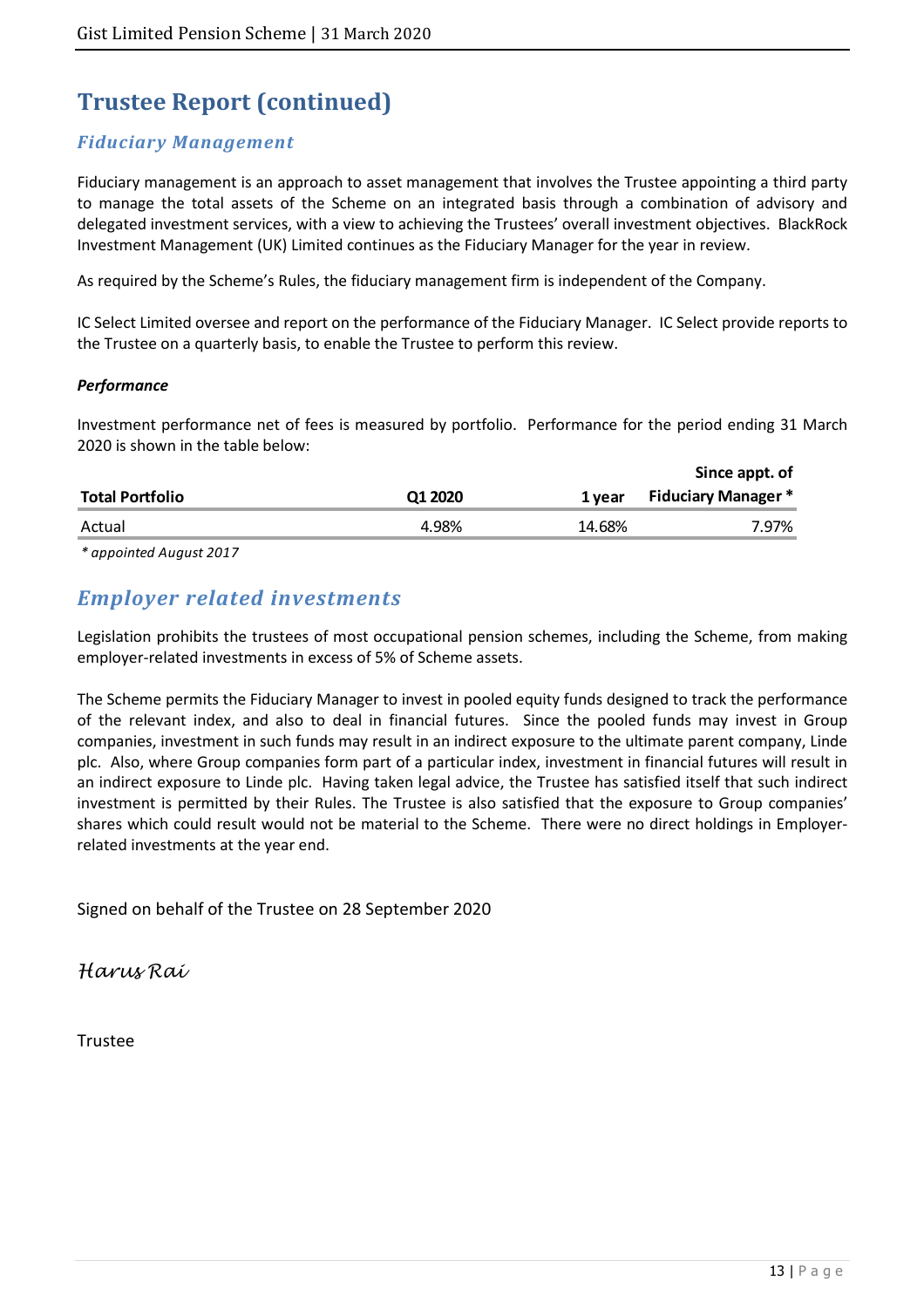# **Statement of Trustee's Responsibilities**

The financial statements, which are prepared in accordance with UK Generally Accepted Accounting Practice, including the Financial Reporting Standard applicable in the UK (FRS 102) are the responsibility of the Trustee. Pension scheme regulations require, and the Trustee is responsible for ensuring, that those financial statements:

- show a true and fair view of the financial transactions of the scheme during the scheme year and of the amount and disposition at the end of the scheme year of its assets and liabilities, other than liabilities to pay pensions and benefits after the end of the scheme year; and
- contain the information specified in Regulation 3A of the Occupational Pension Schemes (Requirement to obtain Audited Accounts and a Statement from the Auditor) Regulations 1996, including making a statement whether the financial statements have been prepared in accordance with the relevant financial reporting framework applicable to occupational pension schemes.

In discharging the above responsibilities, the Trustee is responsible for selecting suitable accounting policies, to be applied consistently, making any estimates and judgments on a prudent and reasonable basis, and for the preparation of the financial statements on a going concern basis unless it is inappropriate to presume that the scheme will not be wound up. For the reasons stated on page 3 of the Trustee's report and note 1 to the financial statements, the financial statements have not been prepared on a going concern basis.

The Trustee is also responsible for making available certain other information about the scheme in the form of an annual report.

The Trustee also has a general responsibility for ensuring that adequate accounting records are kept and for taking such steps as are reasonably open to it to safeguard the assets of the scheme and to prevent and detect fraud and other irregularities, including the maintenance of an appropriate system of internal control.

The Trustee is responsible under pensions legislation for preparing, maintaining and from time to time reviewing and if necessary revising a schedule of contributions showing the rates of contributions payable towards the scheme by or on behalf of the employer and the active members of the scheme and the dates on or before which such contributions are to be paid. The Trustee is also responsible for keeping records in respect of contributions received in respect of any active member of the scheme and for adopting risk-based processes to monitor whether contributions are made to the scheme by the employer in accordance with the schedule of contributions. Where breaches of the schedule occur, the Trustee is required by the Pensions Acts 1995 and 2004 to consider making reports to The Pensions Regulator and the members.

Date 28 September 2020

Harus Rai

Trustee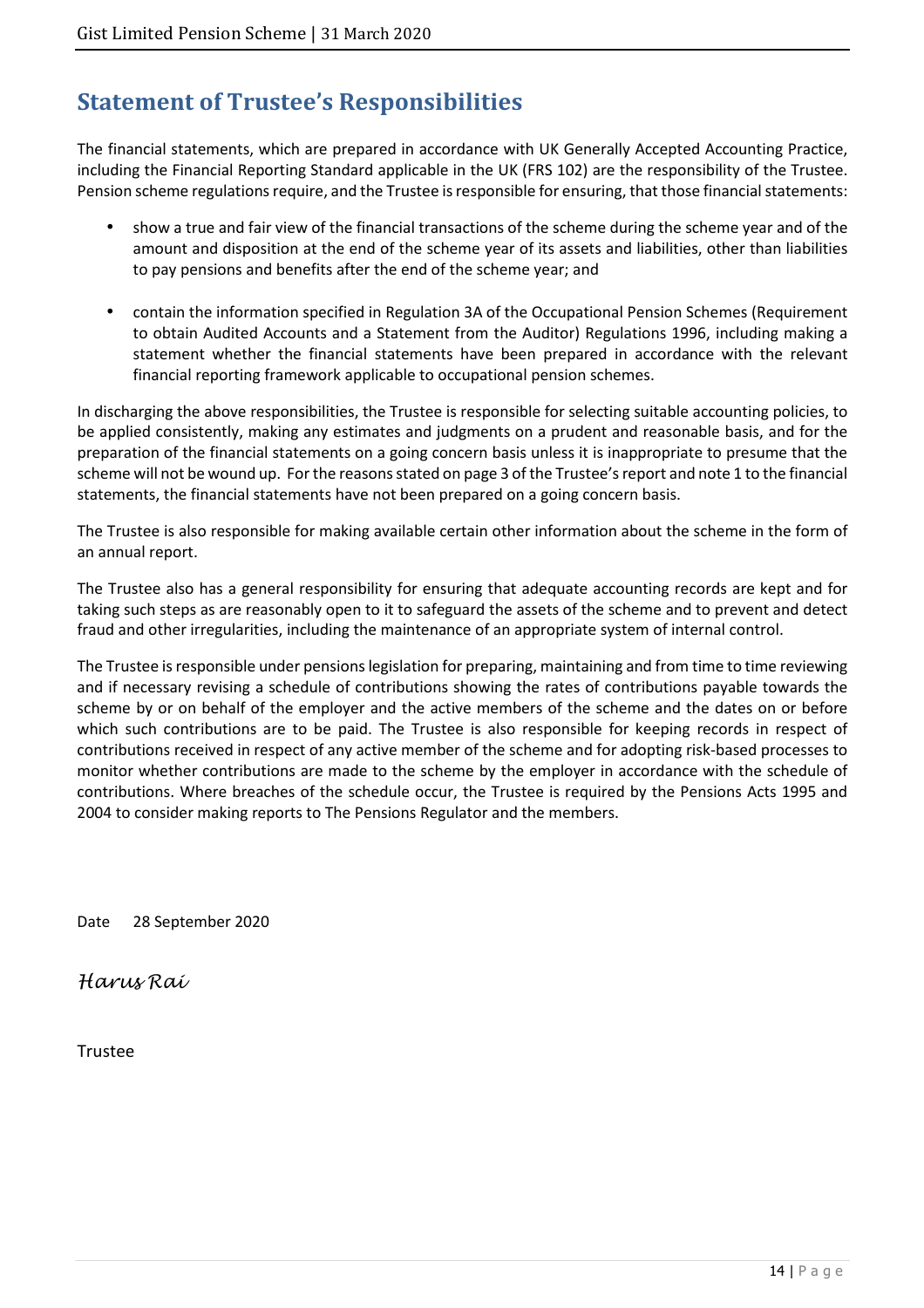# **Independent Auditor's Report**

### *Opinion*

We have audited the financial statements of Gist Limited Pension Scheme for the year ended 31 March 2020 which comprise the Fund Account, the Statement of Net Assets and the related notes 1 to 16, including a summary of significant accounting policies. The financial reporting framework that has been applied in their preparation is applicable law and United Kingdom Accounting Standards (United Kingdom Generally Accepted Accounting Practice), including FRS102 'The Financial Reporting Standard applicable in the UK and Republic of Ireland'. The financial statements have been prepared on a cessation basis as set out in note 1.

In our opinion, the financial statements:

- show a true and fair view of the financial transactions of the Scheme during the year ended 31 March 2020, and of the amount and disposition at that date of its assets and liabilities, other than liabilities to pay pensions and benefits after the end of the year;
- have been properly prepared in accordance with United Kingdom Generally Accepted Accounting Practice including FRS 102 'The Financial Reporting Standard applicable in the UK and Republic of Ireland'; and
- contain the information specified in Regulation 3A of the Occupational Pension Schemes (Requirement to obtain Audited Accounts and a Statement from the Auditor) Regulations 1996, made under the Pensions Act 1995.

### *Basis for opinion*

We conducted our audit in accordance with International Standards on Auditing (UK) (ISAs (UK)) and applicable law. Our responsibilities under those standards are further described in the Auditor's responsibilities for the audit of the financial statements section of our report below. We are independent of the Scheme in accordance with the ethical requirements that are relevant to our audit of the financial statements in the UK, including the FRC's Ethical Standard, and we have fulfilled our other ethical responsibilities in accordance with these requirements.

We believe that the audit evidence we have obtained is sufficient and appropriate to provide a basis for our opinion.

### *Emphasis of matter – basis of preparation of the financial statements*

We draw attention to note 1 to the financial statements which explains that the Trustee intends to wind-up the Scheme and therefore do not consider it to be appropriate to adopt the going concern basis of accounting in preparing the financial statements. Accordingly, the financial statements have been prepared on a cessation basis as described in note 1. Our opinion is not modified in respect of this matter.

### *Other information*

The other information comprises the information included in the Annual Report and Financial Statements as set out in pages 2 to 34, other than the financial statements, our auditor's report thereon and our auditor's statement about contributions.

Our opinion on the financial statements does not cover the other information and, except to the extent otherwise explicitly stated in this report, we do not express any form of assurance conclusion thereon.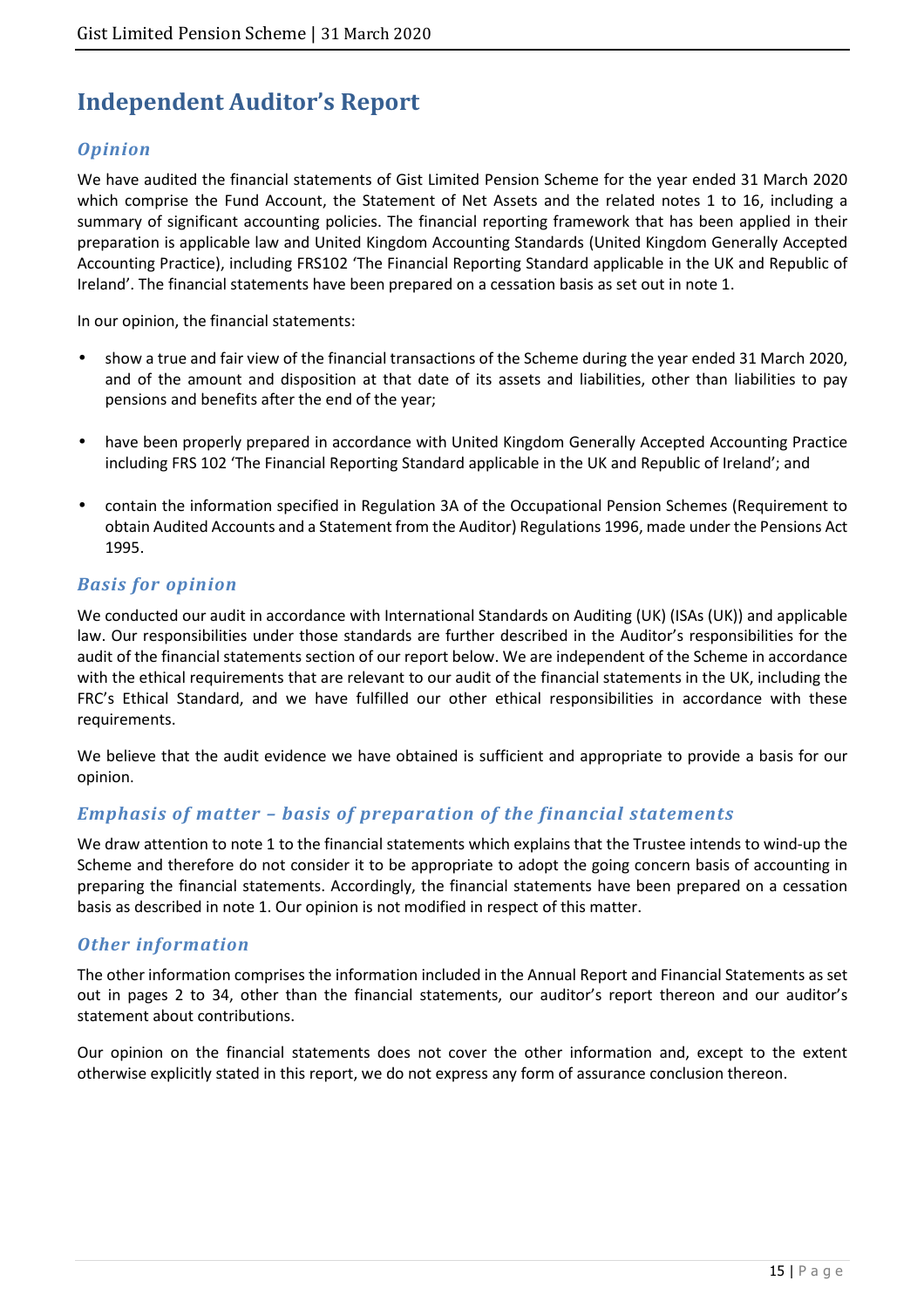# **Independent Auditor's Report (continued)**

In connection with our audit of the financial statements, our responsibility is to read the other information and, in doing so, consider whether the other information is materially inconsistent with the financial statements or our knowledge obtained in the audit or otherwise appears to be materially misstated. If we identify such material inconsistencies or apparent material misstatements, we are required to determine whether there is a material misstatement in the financial statements or a material misstatement of the other information. If, based on the work we have performed, we conclude that there is a material misstatement of the other information, we are required to report that fact.

We have nothing to report in this regard.

### *Responsibilities of the trustees*

As explained more fully in the trustee's responsibilities statement set out on page 14, the Trustee is responsible for the preparation of the financial statements and for being satisfied that they give a true and fair view, and for such internal control as the Trustee determines is necessary to enable the preparation of financial statements that are free from material misstatement, whether due to fraud or error.

In preparing the financial statements the Trustee is responsible for assessing the Scheme's ability to continue as a going concern, disclosing, as applicable, matters related to going concern and using the going concern basis of accounting unless the Trustee either intends to wind up the Scheme or to cease operations, or has no realistic alternative but to do so.

### *Auditor's responsibilities for the audit of the financial statements*

Our objectives are to obtain reasonable assurance about whether the financial statements as a whole are free from material misstatement, whether due to fraud or error, and to issue an auditor's report that includes our opinion. Reasonable assurance is a high level of assurance, but is not a guarantee that an audit conducted in accordance with ISAs (UK) will always detect a material misstatement when it exists. Misstatements can arise from fraud or error and are considered material if, individually or in the aggregate, they could reasonably be expected to influence the economic decisions of users taken on the basis of these financial statements.

A further description of our responsibilities for the audit of the financial statements is located on the Financial Reporting Council's website at https://www.frc.org.uk/auditorsresponsibilities. This description forms part of our auditor's report.

### *Use of our report*

This report is made solely to the Scheme's Trustee, as a body, in accordance with the Pensions Act 1995 and Regulations made thereunder. Our audit work has been undertaken so that we might state to the Scheme's Trustee those matters we are required to state to it in an auditor's report and for no other purpose. To the fullest extent permitted by law, we do not accept or assume responsibility to anyone other than the Scheme's Trustee as a body, for our audit work, for this report, or for the opinions we have formed.

Ernst & Young LLP Statutory Auditor Reading 30 September 2020

- *The maintenance and integrity of the Gist Limited Pension Scheme web site is the responsibility of the trustee; the work carried out by the auditor does not involve consideration of these matters and, accordingly, the auditor accepts no responsibility for any changes that may have occurred to the financial statements since they were initially presented on the web site.*
- *Legislation in the United Kingdom governing the preparation and dissemination of financial statements may differ from legislation in other jurisdictions.*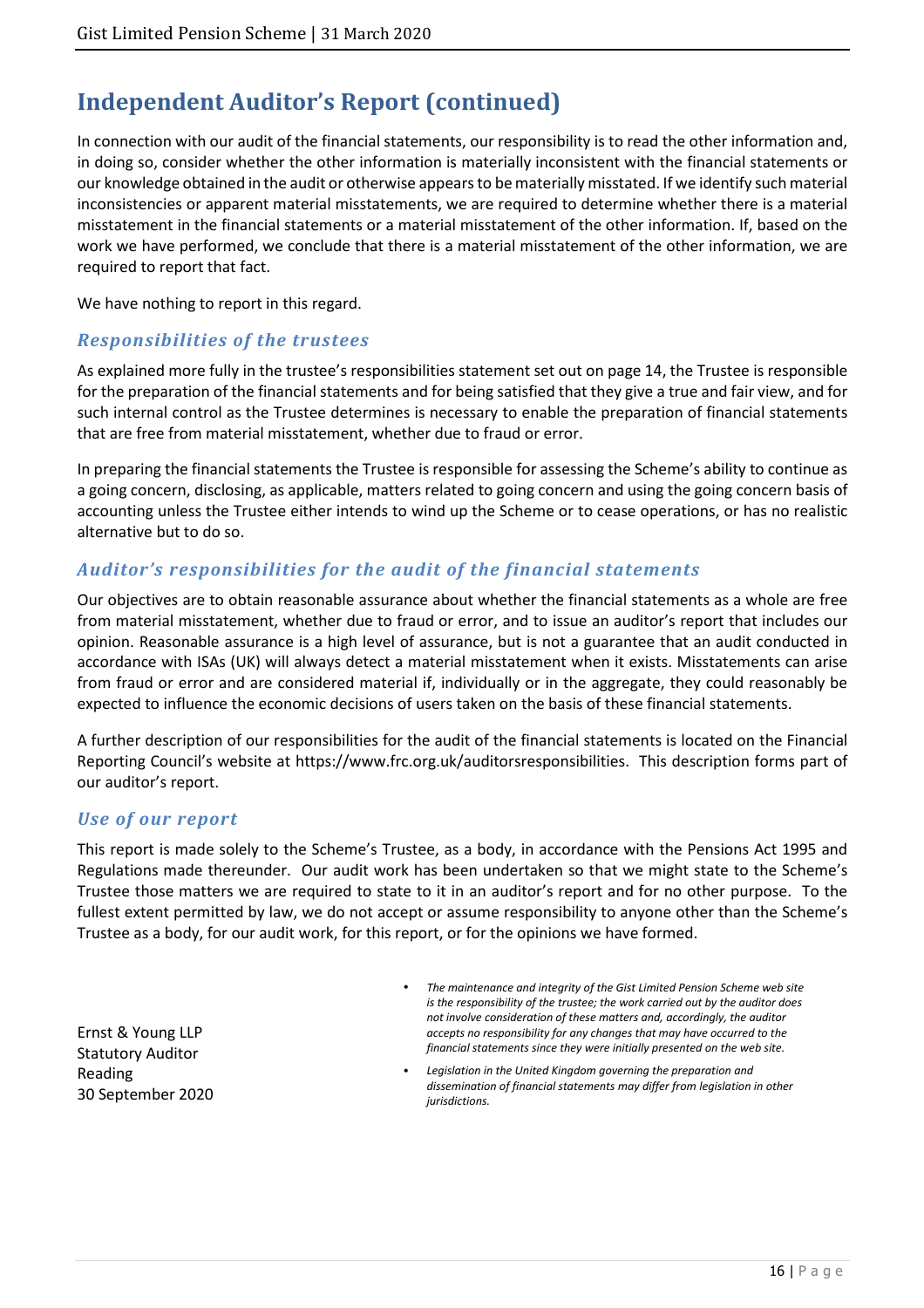# **Fund Account for the year ended 31 March 2020**

|                                         |                | 2020          | 2019        |
|-----------------------------------------|----------------|---------------|-------------|
|                                         | <b>Notes</b>   | £             | £           |
| <b>Contributions and benefits</b>       |                |               |             |
| <b>Employer contributions</b>           | 2              | 17,869,081    | 17,485,857  |
| <b>Employee contributions</b>           | $\overline{2}$ | 37,944        | 169,853     |
| Other income                            | 3              |               | 348,368     |
|                                         |                | 17,907,025    | 18,004,078  |
| Benefits paid or payable                | 4              | (3,585,147)   | (1,534,758) |
| Payments to and on account of leavers   | 5              | (1, 417, 134) | (83, 840)   |
| Other payments                          | 6              | (87, 843)     | (234, 920)  |
| Administrative expenses                 | $\overline{7}$ | (620, 304)    | (874, 409)  |
|                                         |                | (5,710,428)   | (2,727,927) |
| Net additions from dealing with members |                | 12,196,597    | 15,276,151  |
| <b>Returns on investments</b>           |                |               |             |
| Investment income                       | 8              | 10,016,368    | 18,164      |
| Change in market value of investments   | 9              | 8,273,814     | 5,081,714   |
| Investment management expenses          | 11             | (46, 113)     | 89,178      |
| <b>Net returns on investments</b>       |                | 18,244,069    | 5,189,056   |
| Net increase in fund during the year    |                | 30,440,666    | 20,465,207  |
| Net assets of the fund                  |                |               |             |
| At 1 April                              |                | 122,230,565   | 101,765,358 |
| At 31 March                             |                | 152,671,231   | 122,230,565 |

The notes on pages 19 to 30 form part of these financial statements.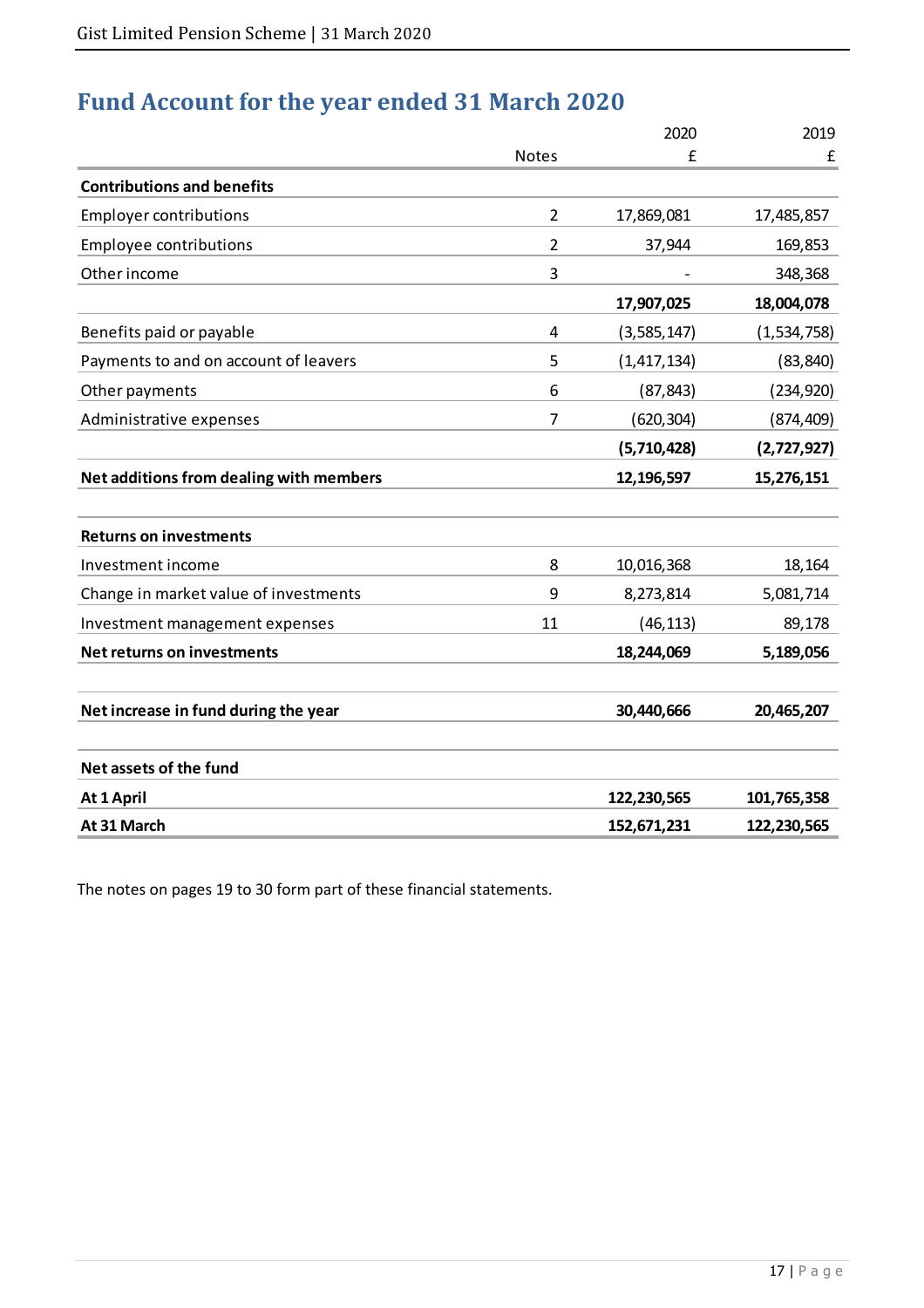# **Statement of Net Assets as at 31 March 2020**

|                                    |              | 2020        | 2019        |
|------------------------------------|--------------|-------------|-------------|
|                                    | <b>Notes</b> | £           | £           |
| <b>Investment assets</b>           | 9            |             |             |
| Pooled investment vehicles         |              | 149,726,421 | 121,357,884 |
| Other investment balances          |              | 1,938,606   |             |
| Cash and cash equivalents          |              | 94,520      | 21,298      |
|                                    |              | 151,759,547 | 121,379,182 |
| <b>Investment liabilities</b>      |              |             |             |
| Other investment balances          |              | (1,610,000) |             |
| <b>Total net investments</b>       |              | 150,149,547 | 121,379,182 |
|                                    |              |             |             |
| Current assets                     | 12           | 3,187,337   | 1,135,797   |
| <b>Current liabilities</b>         | 13           | (665, 653)  | (284, 414)  |
| Net assets of the Fund at 31 March |              | 152,671,231 | 122,230,565 |

The financial statements summarise the transactions and the net assets of the Scheme and deal with the net assets at the disposal of the Trustee. They do not take account of obligations to pay pensions and other benefits that fall due after the end of the Scheme year. The actuarial position of the Scheme, which does take account of such liabilities, is dealt with the report on Actuarial Liabilities on page 7 and these financial statements should be read in conjunction with them.

The notes on pages 19 to 30 form part of these financial statements.

These financial statements were approved by the Trustee on 28 September 2020

Signed on behalf of the Trustee:

Harus Rai

Trustee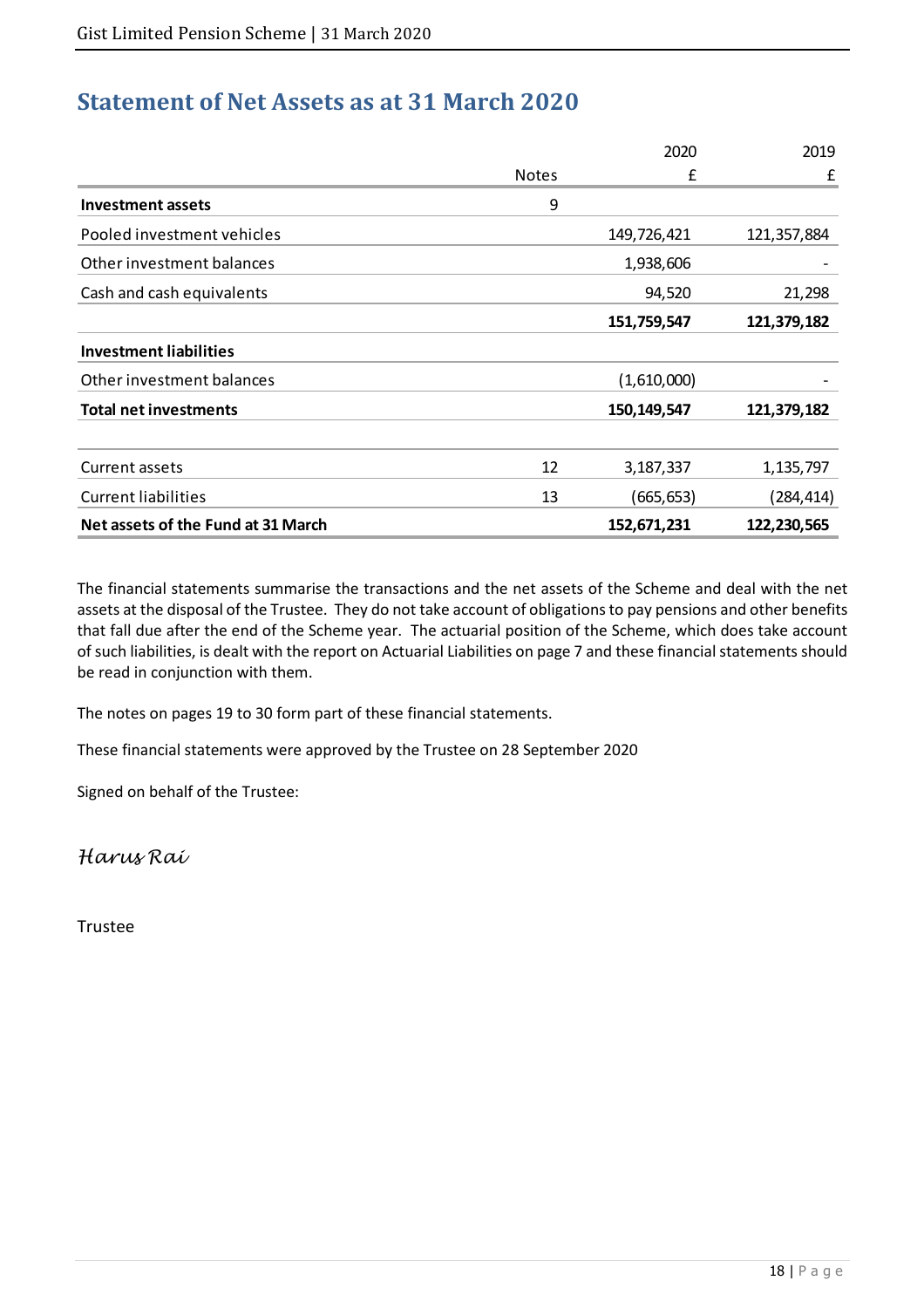# **Notes to the financial statements**

### **1. Accounting policies**

### *Basis of preparation*

The financial statements have been prepared in accordance with the Occupational Pension Schemes (Requirement to obtain Audited Accounts and a Statement from the Auditor) Regulations 1996, Financial Reporting Standard 102 (FRS 102) – The Financial Reporting Standard applicable in the UK and Republic of Ireland, issued by the Financial Reporting Council, and with the guidelines set out in the Statement of Recommended Practice (SORP) 2018 – Financial Reports of Pension Schemes. The Scheme is established as a Trust under English Law. The scheme's address is shown in the Trustee's report.

The Scheme is the in process of winding up as described in the Trustee's report. Therefore the financial statements have been prepared on a Scheme cessation basis. No material adjustments arose as a result of ceasing to apply the going concern basis. Under this basis, assets are held at recoverable value and liabilities at settlement value.

#### *(a) Investments*

- (i) Investments are included at market value.
- (ii) Pooled investment vehicles are valued at bid price where available or closing prevailing price of units concerned at the close of business at the year end.
- (iii) Investment income is recognised on an accruals basis.
- (iv) Investment income arising from the underlying investments of the pooled investment vehicles which is rolled up and reinvested within the funds, is reflected in the unit price and reported within "Change in Market Value". Income from the pooled investment vehicles which distribute income, is accounted for when the dividend is declared.

#### *(b) Contributions*

Employer and members' contributions are accounted for at the rates agreed between the Trustee and the Employer based on recommendations of the Actuary and the Schedule of Contributions.

- (i) Members' normal contributions are accounted for when deducted from pay in accordance with the Schedule of Contributions.
- (ii) Employers' normal contributions are accounted for in the period in which the corresponding members' contributions are deducted from pay in accordance with the Schedule of Contributions.
- (iii) Employers' contributions under Salary Exchange are accounted for in the period that exchanged employee contributions would have been deducted from earnings.
- (iv) Employers' augmentation contributions are accounted for in accordance with the agreement under which they are paid, or in the absence of such an agreement, when received.

#### *(c) Benefits*

- (i) Benefits are generally accounted for in the year in which the member notifies the Trustee of his decision on the type of benefit to be taken or, if there is no member choice, on the date of retirement or leaving. For members with whom we have lost contact, benefits are accounted for on the date that we establish a contact with the member or beneficiary or, if later, the date that the relevant benefit has been identified.
- (ii) Individual transfers are accounted for when received or paid which is normally when the liability is accepted/discharged.

#### *(d) Expenses*

All administration expenses and investment management costs are accounted for on an accruals basis.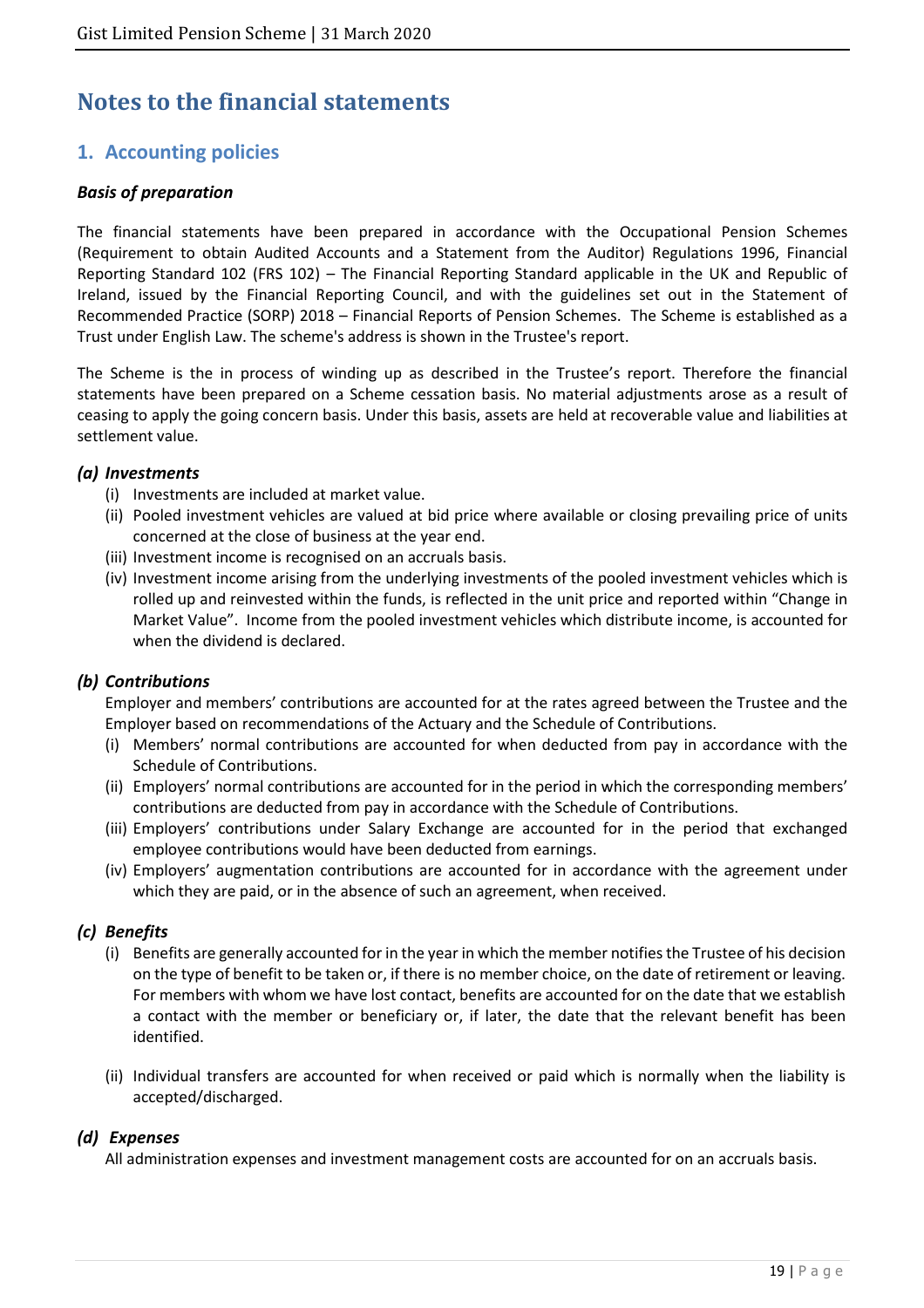### *(e) CIMV*

The change in market value of investments during the year comprises all increases and decreases in the market value of investments held at any time during the year, including profits and losses realised on sales of investments during the year.

### *(f) Currency*

The Scheme's functional currency and presentational currency is pounds sterling (GBP).

Foreign currency transactions are recorded in sterling at the spot exchange rate at the date of the transaction.

Gains and losses arising on conversion or translation are dealt with as part of the change in market value of investments.

### **2. Contributions**

|                                     | 2020       | 2019       |
|-------------------------------------|------------|------------|
|                                     | £          | £          |
| <b>Employer contributions</b>       |            |            |
| Normal                              | 2,439,037  | 10,328,756 |
| Deficit funding                     | 11,275,000 | 7,100,000  |
| Contributions to cover expenses     | 525,000    |            |
| Augmentations                       | 3,526,306  |            |
| Pension Protection Fund Levy        | 103,738    | 57,101     |
| <b>Total employer contributions</b> | 17,869,081 | 17,485,857 |
| <b>Employee contributions</b>       |            |            |
| Normal                              | 37,944     | 169,853    |
| <b>Total employee contributions</b> | 37,944     | 169,853    |
| <b>Total contributions</b>          | 17,907,025 | 17,655,710 |

Employer normal contributions include contributions in respect of salary sacrifice arrangements.

Normal contributions ceased on 30 June 2019 when the Scheme closed to future accrual.

Deficit funding contributions of £10m and £525k to cover expenses were received in July 2019, with monthly contributions of £425k being received from April to June 2019. Deficit funding contributions of £2m per annum were due to be paid by the Employer until 31 July 2021 in accordance with the Schedule of Contributions dated 18 December 2018.

A new Schedule of Contributions was signed on 30 July 2020 which removes any further deficit funding contributions therefore the £2m due on 31 July 2020 was not paid. This has been noted in subsequent events on page 30.

Augmentations comprise the Company cost of the ERCC programme as disclosed in the Trustee Report on page 3.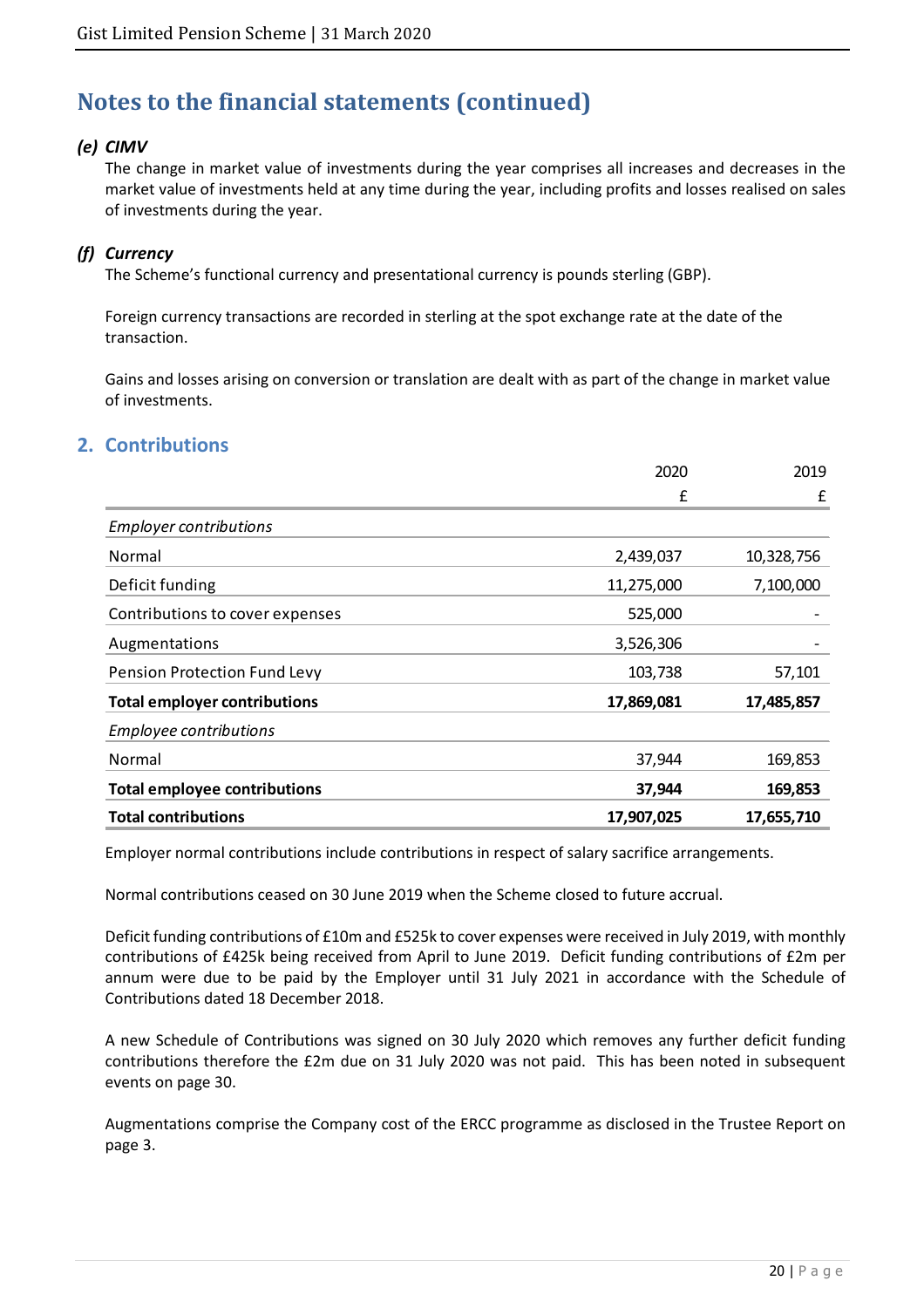### **3. Other income**

|                                               | 2020        | 2019       |
|-----------------------------------------------|-------------|------------|
|                                               |             | £          |
| Claims on term insurance policies             |             | 348,368    |
| <b>Benefits</b><br>4.                         |             |            |
|                                               | 2020        | 2019       |
|                                               | £           | £          |
| Pensions                                      | 956,922     | 478,347    |
| Commutations and lump sum retirement benefits | 3,819,775   | 756,004    |
| AVC annuitisation                             | (136, 164)  |            |
| Lump sum death benefits                       |             | 405,510    |
| Disinvestments from BOCRSP AVC Section        | (1,055,386) | (105, 103) |
|                                               | 3,585,147   | 1,534,758  |

The negative values above reflect the AVC amounts transferred to the Scheme to provide funding for all or part of the benefit payment mentioned above. Further explanation of the disinvestments process from BOCRSP-AVC Section can be found in note 9 on page 23.

## **5. Payments to and on account of leavers**

|                                       | 2020      | 2019    |
|---------------------------------------|-----------|---------|
|                                       | £         | £       |
| Pension sharing orders                |           | 35,811  |
| Individual transfers to other schemes | 1,417,134 | 48,029  |
|                                       | 1,417,134 | 83,840  |
| <b>6. Other payments</b>              |           |         |
|                                       | 2020      | 2019    |
|                                       | £         | £       |
| Premiums on term insurance policies   | 87,843    | 234,920 |
| 7. Administrative expenses            |           |         |
|                                       | 2020      | 2019    |
|                                       | £         | £       |
| Administration and processing         | 262,725   | 276,546 |
| <b>Actuarial fees</b>                 | 143,735   | 314,935 |
| Audit fees                            | 13,382    | 9,862   |
| Pension Protection Fund Levy          | 103,738   | 57,101  |
| Legal and other professional fees     | 96,724    | 215,965 |
|                                       | 620,304   | 874,409 |
|                                       |           |         |

Costs charged to the Scheme relate solely to the administration of the Scheme.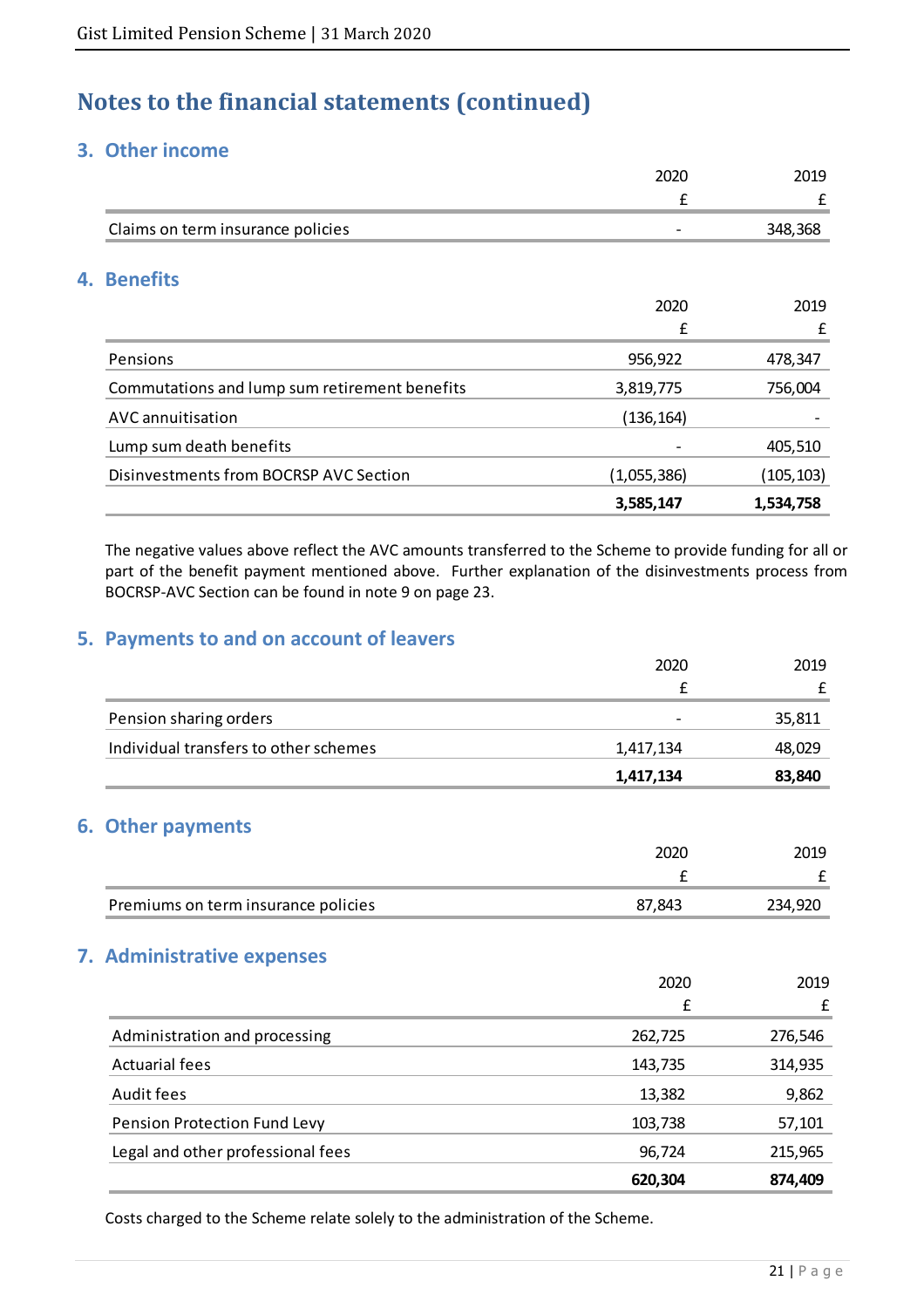### **8. Investment income**

|                                          | 2020       | 2019   |
|------------------------------------------|------------|--------|
|                                          |            |        |
| Income from pooled investment vehicles   | 9,929,389  |        |
| Net interest receivable on cash deposits | 86.979     | 18,164 |
|                                          | 10,016,368 | 18,164 |

Income from pooled investment vehicles comprises distributions from re-leveraging on the gilt funds held with the fiduciary manager. There were no changes to unit holdings as a result of the distributions.

### **9. Investments**

#### **Investment reconciliation table**

|                            |              |              |                | Change in |               |
|----------------------------|--------------|--------------|----------------|-----------|---------------|
|                            | Value at     | Purchases at | Sales          | market    | Value at      |
|                            | 1 April 2019 | cost         | proceeds       | value     | 31 March 2020 |
|                            | £            | £            | £              | £         | £             |
| Pooled investment vehicles | 99,114,853   | 35,012,275   | (21, 429, 480) | 8,315,232 | 121,012,880   |
| Cash instruments           | 22,243,031   | 23,895,916   | (17, 383, 988) | (41, 418) | 28,713,541    |
|                            | 121,357,884  | 58,908,191   | (38,813,468)   | 8,273,814 | 149,726,421   |
| Cash                       | 21,298       |              |                |           | 94,520        |
| Other investment balances  |              |              |                |           | 328,606       |
| <b>Total investments</b>   | 121,379,182  |              |                | 8,273,814 | 150,149,547   |

There were no transaction costs during the year in review.

Indirect costs are incurred through the bid and offer spread on investments within pooled investment vehicles.

#### **Pooled Investment vehicles**

|                                         | 2020        | 2019       |
|-----------------------------------------|-------------|------------|
|                                         | £           | £          |
| Equities                                | 28,104,331  | 30,518,541 |
| Fixed Income                            | 31,540,298  | 26,258,062 |
| LDI                                     | 61,368,251  | 42,338,250 |
| <b>Total pooled investment vehicles</b> | 121,012,880 | 99,114,853 |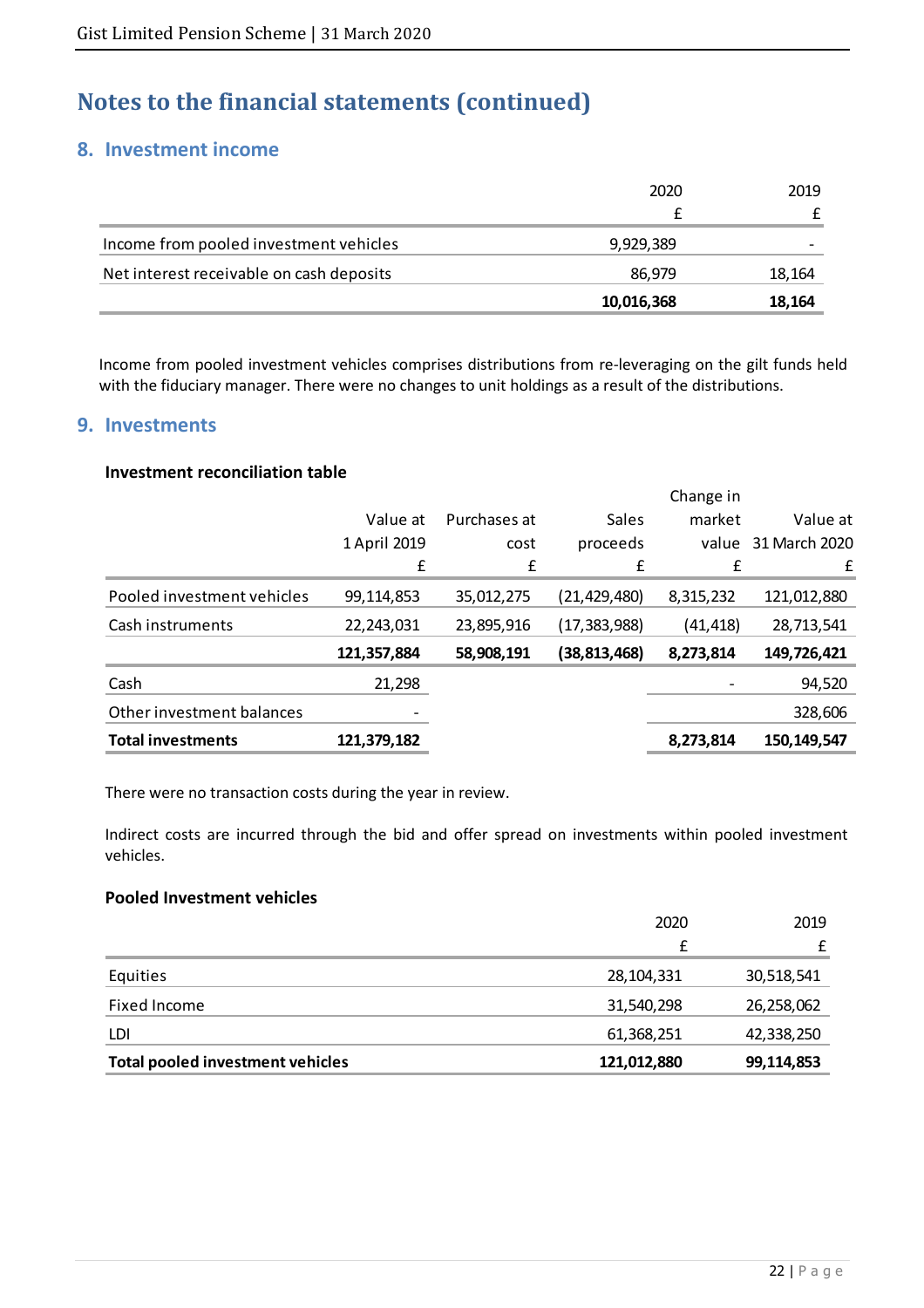### **9. Investments (continued)**

### **Other investment balances**

|                                   | 2020        | 2019 |
|-----------------------------------|-------------|------|
|                                   | £           |      |
| Outstanding sales                 | 1,931,916   |      |
| Dividends and Interest Receivable | 6,690       |      |
|                                   | 1,938,606   |      |
|                                   | 2020        | 2019 |
|                                   | £           |      |
| Outstanding purchases             | (1,610,000) |      |

#### **AVC Investments**

Members of the Scheme may make additional voluntary contributions to a range of investment facilities, which are administered by the Trustee of BOC Retirement Savings Plan (BOCRSP). When a member retires, or dies, the funds accumulated within BOCRSP (AVC section) in respect of that member are paid to the Trustee of the Scheme to provide additional benefits for, or in respect of, that member. They may also be paid to the Scheme when a member leaves service for transfer to another approved pension scheme. These amounts are shown in note 4 as negative amounts.

The financial statements of BOCRS Plan are not included in the financial statements of the Scheme, but are separately available. A copy of these statements can be obtained by contacting BOC Pension Services at the address shown on page 2.

#### **Investment Fair Value Hierarchy**

The fair value of financial statements has been determined using the following fair value hierarchy:

- Level 1 the unadjusted quoted price in an active market for an identical asset or liability that the entity can access at the measurement date;
- Level 2 inputs other than quoted prices included within Level 1 that are observable (i.e. developed using market data) for the asset or liability, either directly or indirectly;
- Level 3 inputs are unobservable (i.e. for which market data is unavailable) for the asset or liability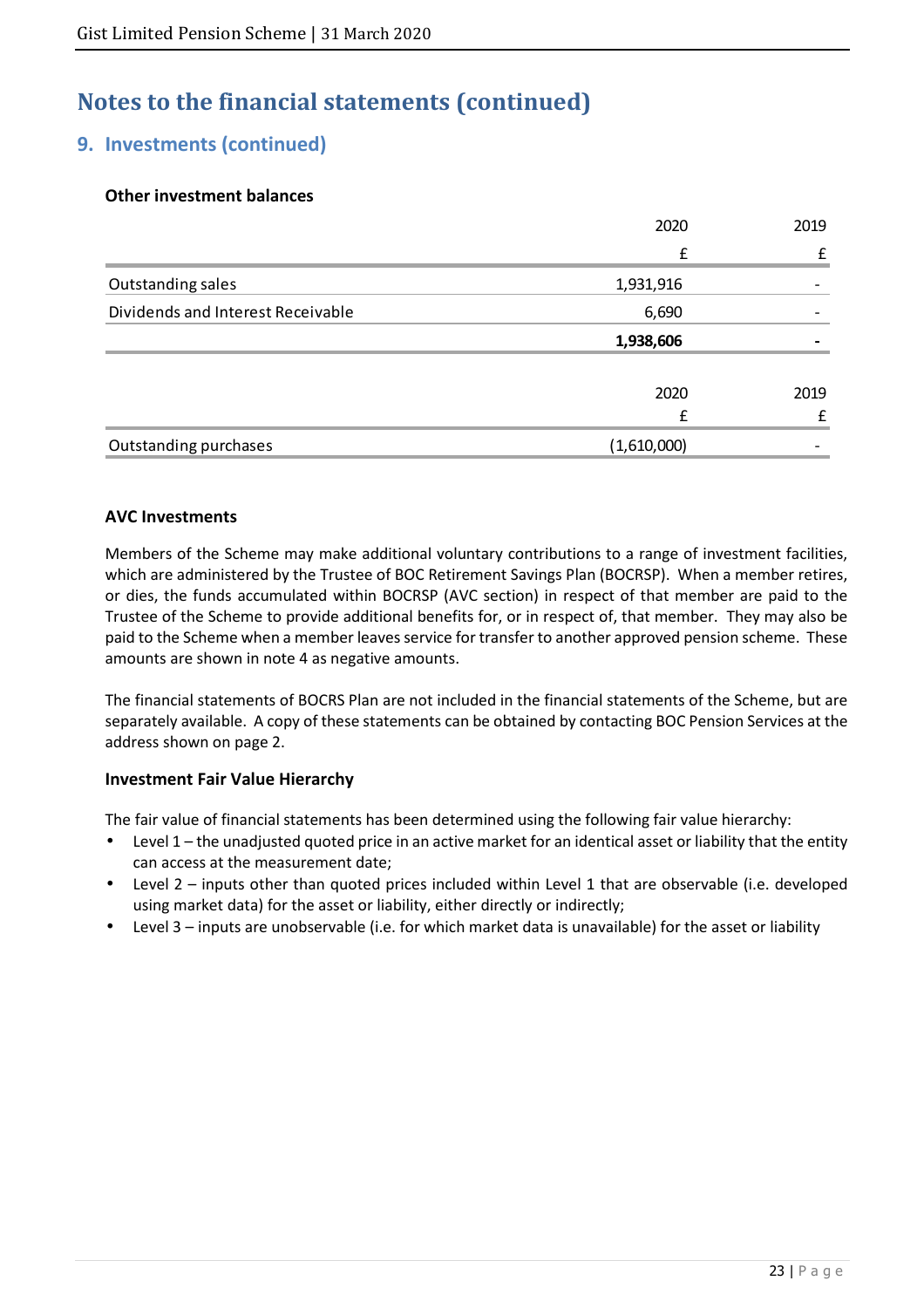### **9. Investments (continued)**

The Scheme's investment assets and liabilities have been fair valued using the above hierarchy categories as follows:

| 2020                       | Level 1      | Level 2      | Total         |
|----------------------------|--------------|--------------|---------------|
|                            | £            | £            | £             |
| Pooled investment vehicles |              | 121,012,880  | 121,012,880   |
| Cash instruments           | 28,713,541   |              | 28,713,541    |
| Other investment balances  | 328,606      |              | 328,606       |
| Cash                       | 94,520       |              | 94,520        |
| <b>Total investments</b>   | 29,136,667   | 121,012,880  | 150, 149, 547 |
| 2019                       | Level 1<br>£ | Level 2<br>£ | Total<br>£    |
| Pooled investment vehicles |              | 99,114,853   | 99,114,853    |
| Cash instruments           | 22,243,031   | -            | 22,243,031    |
| Cash                       | 21,298       |              | 21,298        |
| <b>Total investments</b>   | 22,264,329   | 99,114,853   | 121,379,182   |

#### **Valuation techniques**

#### *Pooled investment vehicles*

The Scheme invests in pooled investment vehicles which are not quoted in an active market and which may be subject to restrictions on redemptions such as (monthly) periodic dealing.

The Trustee considers the valuation techniques and inputs used by the Fiduciary Manager in valuing these funds as part of its due diligence prior to investing, to ensure they are reasonable and appropriate and therefore the net asset value (NAV) of these funds may be used as an input into measuring their fair value. In measuring this fair value, the NAV of the funds is adjusted, as necessary, to reflect restrictions on redemptions, future commitments, and other specific factors of the fund and fund manager. In measuring fair value consideration is also paid to any transactions in the shares of the fund. The published prices will reflect the NAV of the Fund at each dealing point, currently on a daily basis. The funds are not subject to any redemption notice periods and can be redeemed at each dealing point. No gates, holdbacks or dealing suspensions are being applied to the funds. The Scheme classifies these as Level 2.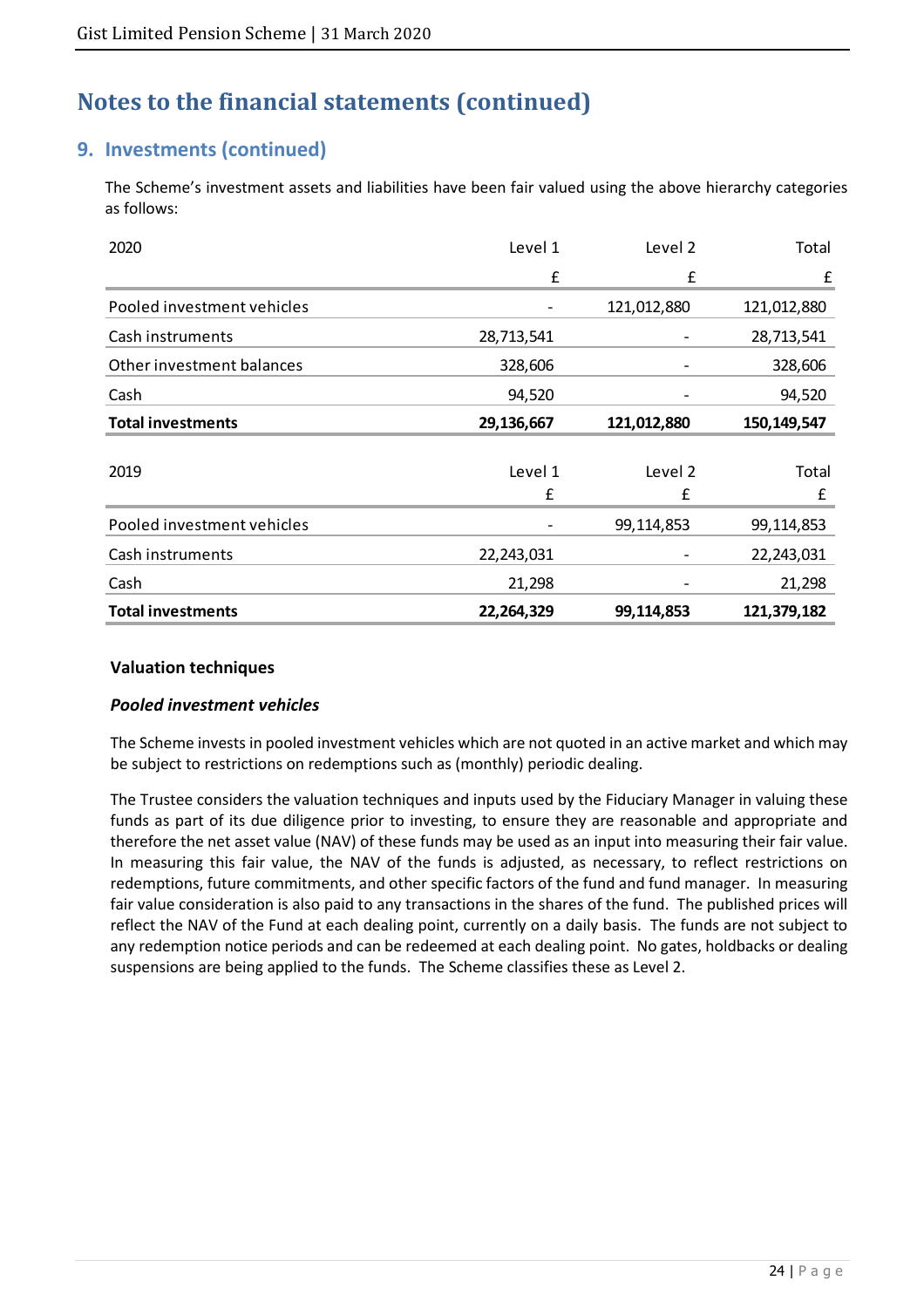### **9. Investments (continued)**

### **Concentration of investments**

The following investments, excluding UK Government securities, represent more than 5% of the Scheme's net assets at 31 March 2020:

|                                            | 2020  | 2019  |
|--------------------------------------------|-------|-------|
| BlackRock AM UK Aquila Life Currency Hedge | 8.5%  | 5.8%  |
| Liability Matching 2040                    | 5.4%  |       |
| Liability Matching 2060                    | 6.9%  | 7.1%  |
| Liability Matching 2052                    | 10.2% | 11.6% |
| Liability Matching 2068                    | 17.0% | 10.4% |
| <b>BlackRock Institutional Cash Series</b> | 18.8% | 18.2% |

### **10.Investment objectives, strategy and risk**

#### **Investment Objectives**

The Trustee's objective is to invest the assets in the best interest of the members and beneficiaries. Within this framework the Trustee has agreed a number of objectives to help guide it in its strategic management of the assets and control of the various risks to which the Scheme is exposed. These objectives are outlined in the SIP to govern the investment decisions of the Scheme.

#### **Investment Strategy**

The investment strategy for the Scheme is to:

- Invest in a portfolio of assets to achieve an initial target return of approximately 1.6% above gilts per annum. The Trustee has delegated the management of the Scheme's investment strategy to the Fiduciary Manager, who may use their discretion to deviate from this strategic return target in order to seek to achieve the funding objective
- Invest in a portfolio of assets which aims to immunise a proportion of the interest rate risk inherent within the Scheme's liabilities (the "matching portfolio"),
- Invest in a diversified portfolio of assets to achieve an efficient risk / reward trade off with the objective of generating sufficient returns to close the Scheme's funding deficit (the "**growth portfolio**"),
- When the funding level has achieved a predetermined level (as set out in the journey plan table in this appendix), the Scheme will seek to achieve a target level of interest rate hedging, subject to it being with pre-defined tolerances.

As at the date of the SIP, the Trustee has instructed the Fiduciary Manager under the IMA to manage the asset allocation in such a way to aim to achieve the Investment Objective taking into account the restrictions set out in the Asset Allocation Table and Growth Strategy Permitted Ranges Table.

In the event the Manager wishes to invest the growth portfolio in an asset class which is not specified in the table, they will seek approval from the Trustee.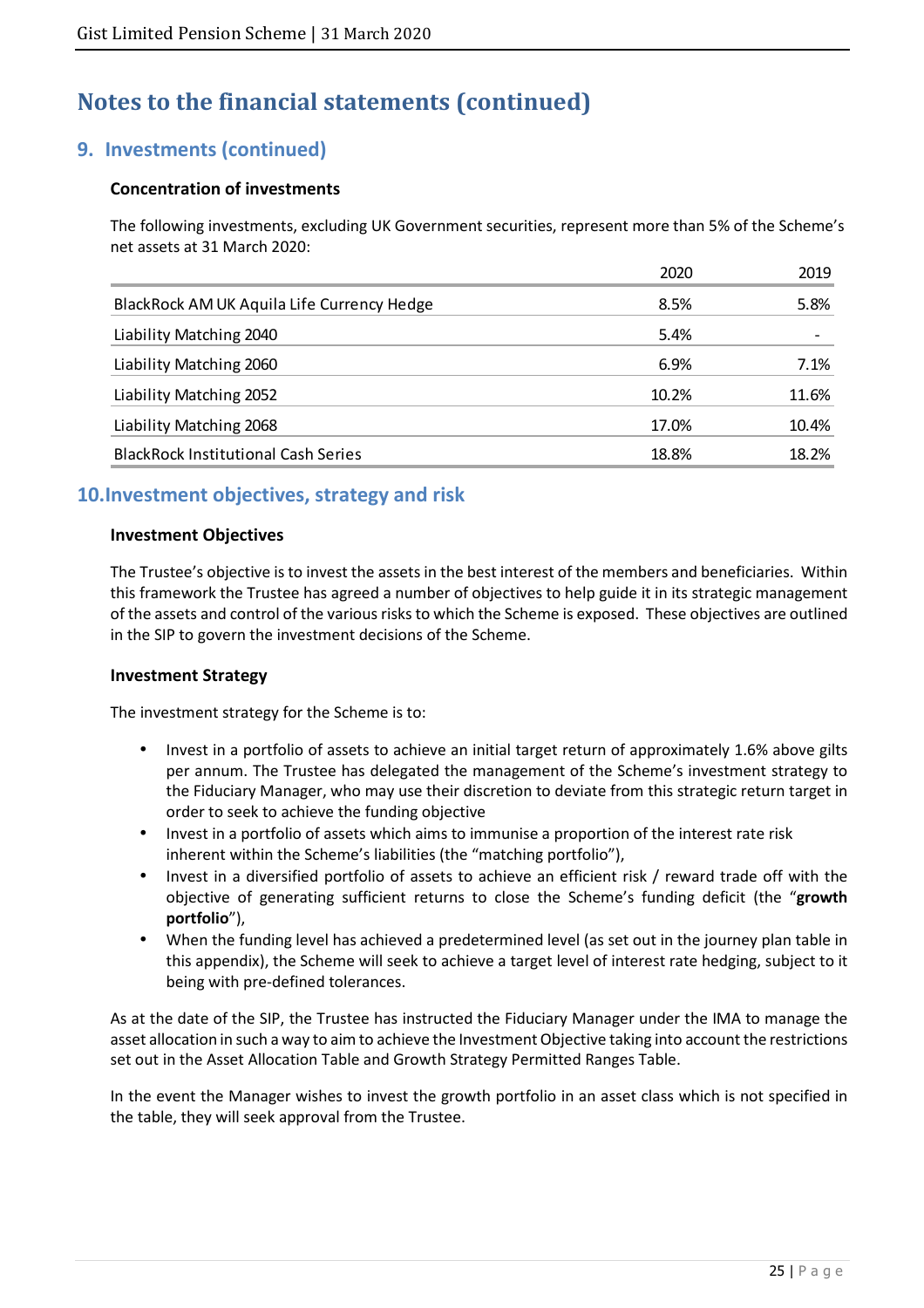### **10. Investment objectives, strategy and risk (continued)**

The **Journey Plan** defines how the strategy will evolve over time to aim to achieve the investment objective. As part of this process the Fiduciary Manager will rely on certain assumptions to determine the expected return across the portfolio of assets relative to the Scheme's liabilities. The Trustee recognises that this is not an exact science and will constantly evolve, hence assumptions will be reviewed from time to time and updates will be factored in where appropriate.

The Fiduciary Manager has discretion to alter the levels of hedging so long as the hedge ratio remains within the pre-defined tolerances.

The Funding Ratio Trigger Level calculates the value of liabilities using a gilts flat discount rate which uses the Fiduciary Manager's pricing source.

The Fiduciary Manager will cease to monitor a Trigger once it has been reached and will take no further action should the Funding Level subsequently move back below the expired Trigger.

#### **Risk**

FRS 102 requires the disclosure of information in relation to certain investment risks to which the Scheme is exposed to at the end of the reporting period. These risks are set out by FRS 102 as follows:

- **1. Credit risk**: the risk that one party to a financial instrument will cause a financial loss for the other party by failing to discharge an obligation*.*
- **2. Market risk**: the risk that the fair value of future cash flows of a financial instrument will fluctuate because of changes in market prices. Market risk comprises three types of risk: currency risk, interest rate risk and other price risk.
	- **Currency risk**: the risk that the fair value of future cash flows of a financial instrument will fluctuate because of changes in foreign exchange rates.
	- **Interest rate risk**: the risk that the fair value of future cash flows of a financial instrument will fluctuate because of changes in market interest rates.
	- **Other price risk**: the risk that the fair value of future cash flows of a financial instrument will fluctuate because of changes in market prices (other than those arising from interest rate risk or currency risk), whether those changes are caused by factors specific to the financial instrument or its issuer, or factors affecting all similar financial instruments traded in the market.

The Scheme has exposure to the above risks because of the investments it takes to implement its investment strategy. The Trustee manages the investment risks through a strategic asset allocation which is set taking into account the strategic investment objectives. The investment objectives and risk limits are implemented through the Fiduciary Management agreement in place with Scheme's Fiduciary Manager and monitored by the Trustee through regular reviews of the investment portfolios.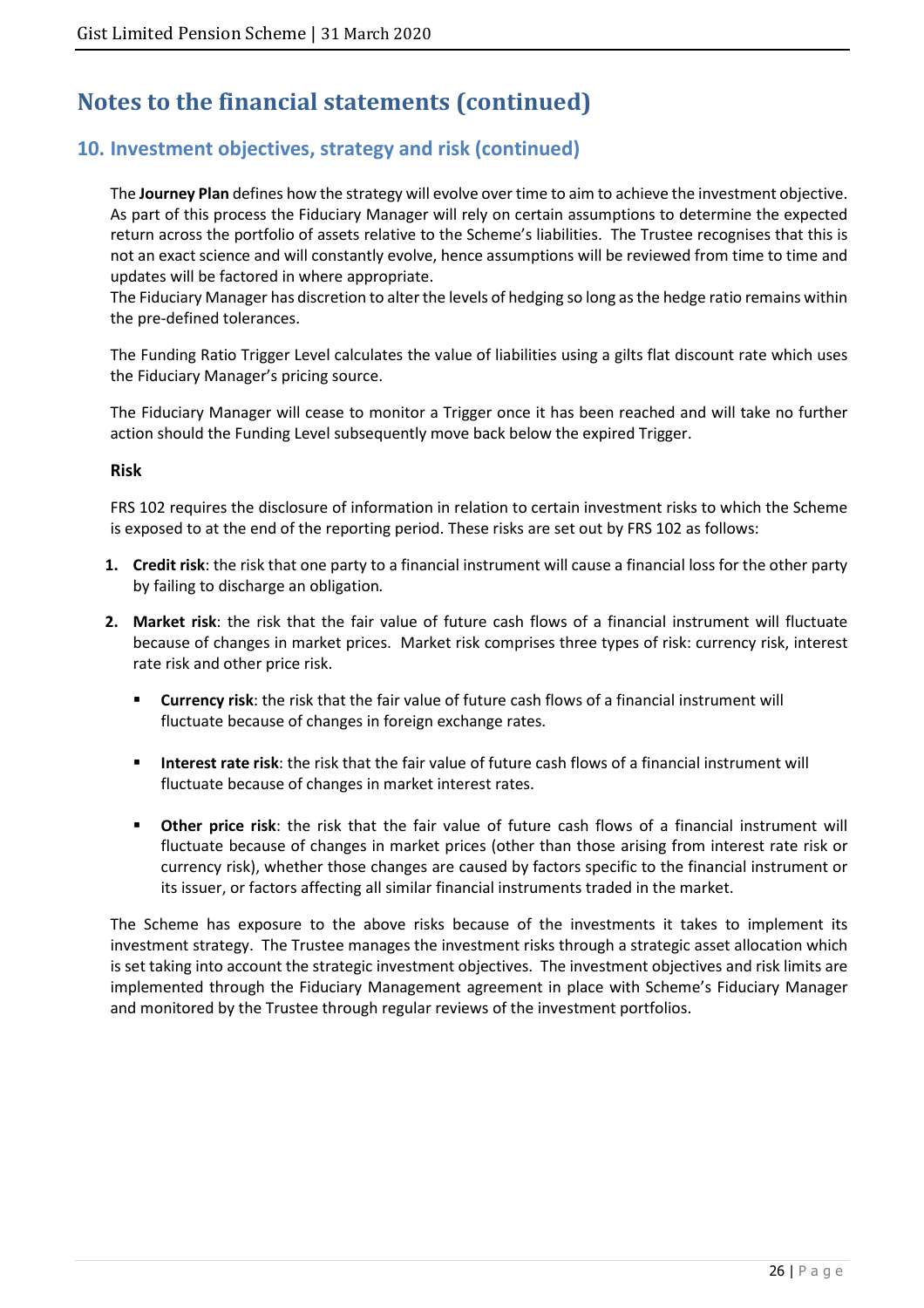# **10. Investment objectives, strategy and risk (continued)**

The following table summarises the extent to which the various classes of investments are affected by financial risks:

|                                                   |                          |          |                         |                | 2020    | 2019    |
|---------------------------------------------------|--------------------------|----------|-------------------------|----------------|---------|---------|
|                                                   |                          |          |                         |                | £ '000  | £ '000  |
|                                                   | <b>Credit risk</b>       |          | <b>Market risk</b>      |                |         |         |
|                                                   |                          | Currency | Interest rate           | Other price    |         |         |
| Overseas Equities<br>(Indirect)                   | $\Box$                   | п        | $\Box$                  | п              | 26,094  | 28,418  |
| UK Equities<br>(Indirect)                         | $\Box$                   | $\Box$   | П                       | $\blacksquare$ | 2,010   | 2,101   |
| Corporate Bonds<br>(Indirect)                     | п                        | $\Box$   | ٠                       | O              | 31,540  | 26,258  |
| Liability Driven Investment<br>("LDI") (Indirect) | D                        | $\Box$   |                         | $\bullet$      | 61,368  | 42,338  |
| Cash Instruments<br>(Indirect)                    | $\overline{\phantom{a}}$ | $\Box$   | $\overline{\mathbf{a}}$ | $\Box$         | 28,714  | 22,243  |
| <b>Total</b>                                      |                          |          |                         |                | 149,726 | 121,358 |

*All risks are indirect as the Scheme invests in pooled funds therefore does not own the underlying securities.* 

In the above table, the risk noted affects the asset class  $[\blacksquare]$  significantly,  $[\blacksquare]$  partially or

 $[\Box]$  hardly/not at all.

Further information on the Trustee's approach to risk management, credit and market risk is set out on the following pages.

#### **1. Credit Risk**

The Scheme is indirectly exposed to credit risk arising from the instruments held by the pooled investment vehicles.

Direct credit risk arising from pooled investment vehicles is mitigated by the underlying assets of the pooled arrangements being ring-fenced from the pooled manager, the regulatory environments in which the pooled managers operate and diversification of investments amongst a number of pooled arrangements.

The Scheme has indirect exposure to credit risk because it invests in pooled funds that hold derivatives, bonds, cash balances and repurchase agreements. Pooled investment arrangements used by the Scheme comprise unit linked insurance contracts and authorised unit trusts.

• The credit risk arising from derivatives is managed by the underling manager and reduced by collateral or margin requirements,

• The credit risk arising from bond holdings is mitigated by the underlying manager by investing in a diversified portfolio of assets,

• Repurchase agreements are held across a diversified panel of counterparties.

At year end the Scheme was solely invested in a range of pooled investment vehicles held by various investment managers.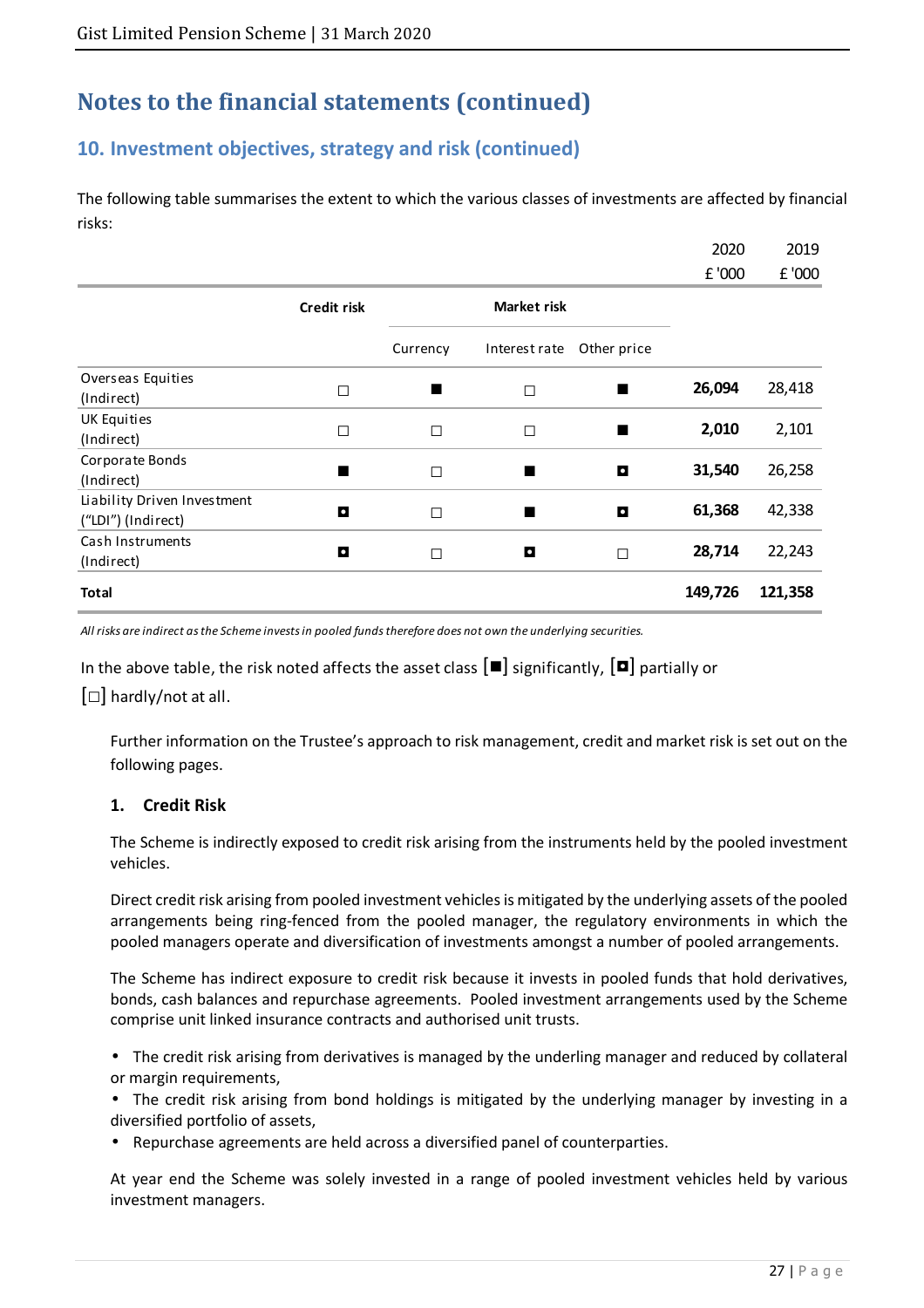### **10. Investment objectives, strategy and risk (continued)**

### **2. Market Risk**

Market risk comprises three types of risk:

#### **a) Currency Risk**

The Scheme is exposed to indirect currency risk through some of the Scheme's investments in overseas markets held in pooled investment vehicles.

The Scheme's approach to currency risk is to remove non-GBP currency exposure wherever possible in the developed markets. All currency hedging is implemented through hedged share classes within the underlying pooled vehicles.

For emerging market equity and local currency debt, the underlying fund holdings are unhedged allowing the investment managers to express any currency views. The unhedged exposure to emerging markets (6.3% of the total portfolio) acts as a diversifier at the total portfolio level.

As at the end of the year, the matching strategy was invested in a combination of Liability Driven Investments, all denominated in GBP. The growth strategy was split between currency hedged/GBP denominated and non-currency hedged exposure.

#### **b) Interest Rate Risk**

The Scheme has indirect exposure to interest rate risk through its fixed income pooled investments. At year end the Scheme had interest rate risk exposure through its investments in Emerging Market Debt, High Yield Credit, Global Investment Grade Credit, Cash and the matching strategy.

The Scheme targets a minimum level of interest rate and inflation risk to match the sensitivities of its liabilities and thus reducing the risk of the funding deficit increasing as a result of a fall in government yields. This is primarily executed through the matching strategy by holding a combination of physical and synthetic (derivatives) exposure to Gilts and Index Linked Gilts via pooled investment vehicles.

The level of interest rate exposure is monitored on a daily basis. The Scheme's exposure to interest rates will gradually increase over time as the Scheme de-risks, ultimately bringing the interest exposure of the assets in-line with the liabilities exposure (adjusted for the funding ratio).

#### **c) Other Price Risk**

Indirect price risk arises principally from the Scheme's growth strategy, which is designed to generate long term returns. The level of price risk varies for each of the underlying pooled vehicles. The portfolio has been designed to deliver an appropriate risk-return profile by investing across a diverse range of asset classes. The risk attributes of the portfolio are reviewed on a regular basis and rebalanced accordingly.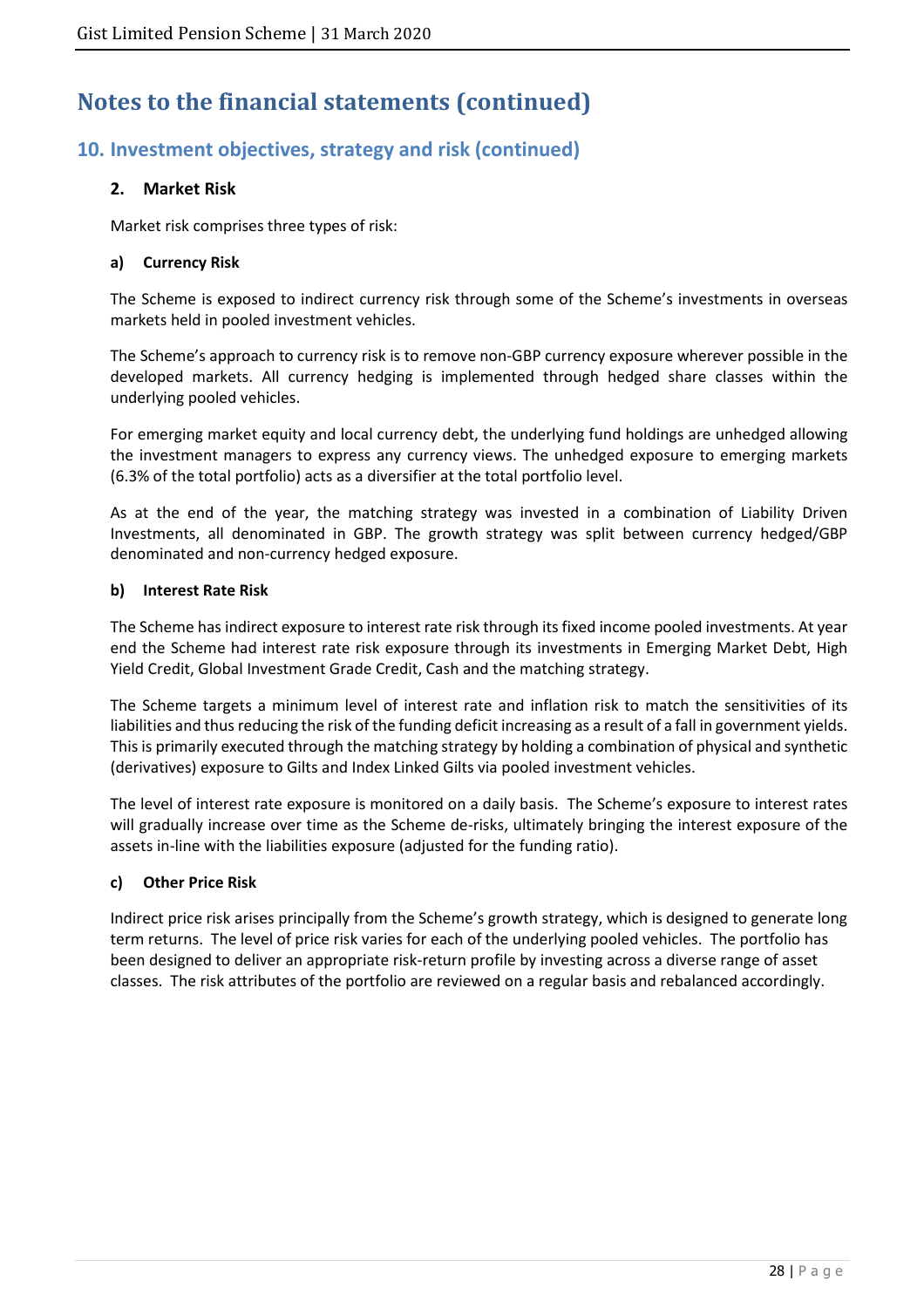### **11. Investment management expenses**

|                                        | 2020    | 2019      |
|----------------------------------------|---------|-----------|
|                                        |         |           |
| Administration, management and custody | (4,201) | (139,077) |
| Other advisory fees                    | 50,314  | 48,407    |
| Performance measurement services       | -       | 1,492     |
|                                        | 46,113  | (89, 178) |

Other advisory fees comprise amounts for in–house investment services and IC Select Limited fees for monitoring the performance of the Fiduciary Manager.

The negative amount on administration, management and custody comprises an over provision in the prior year for investment fees that have subsequently been deducted from units within the funds. These amounts are now shown within sale of investment assets within note 9 on page 22.

### **12. Current assets**

|                                                 | 2020      | 2019      |
|-------------------------------------------------|-----------|-----------|
|                                                 | £         |           |
| Employer contributions receivable               |           | 119,583   |
| Employee contributions receivable               |           | 2,331     |
| Prepayments                                     | -         | 2,667     |
| Other debtors                                   | 372,099   |           |
| Amounts due from other BOC pension arrangements | 33,351    | 9,645     |
| Cash balances                                   | 2,781,887 | 1,001,571 |
|                                                 | 3,187,337 | 1,135,797 |

Amounts due from other BOC pension arrangements comprise £14,280 due from BOC Pension Scheme and £19,071 due from BOCRSP. Further detail regarding these amounts is disclosed in note 15 on page 30.

### **13. Current liabilities**

|                                               | 2020    | 2019    |
|-----------------------------------------------|---------|---------|
|                                               | £       |         |
| Benefits payable                              | 168,209 |         |
| Accrued expenses                              | 216,188 | 273,952 |
| Tax due to HMRC                               | 14,280  | 7,218   |
| Amounts due to other BOC pension arrangements | 266,976 | 3,244   |
|                                               | 665,653 | 284,414 |

Amounts due to other BOC pension arrangements comprise £266,976 due to BOC Pension Scheme. Further detail regarding these amounts is disclosed in note 15 on page 30.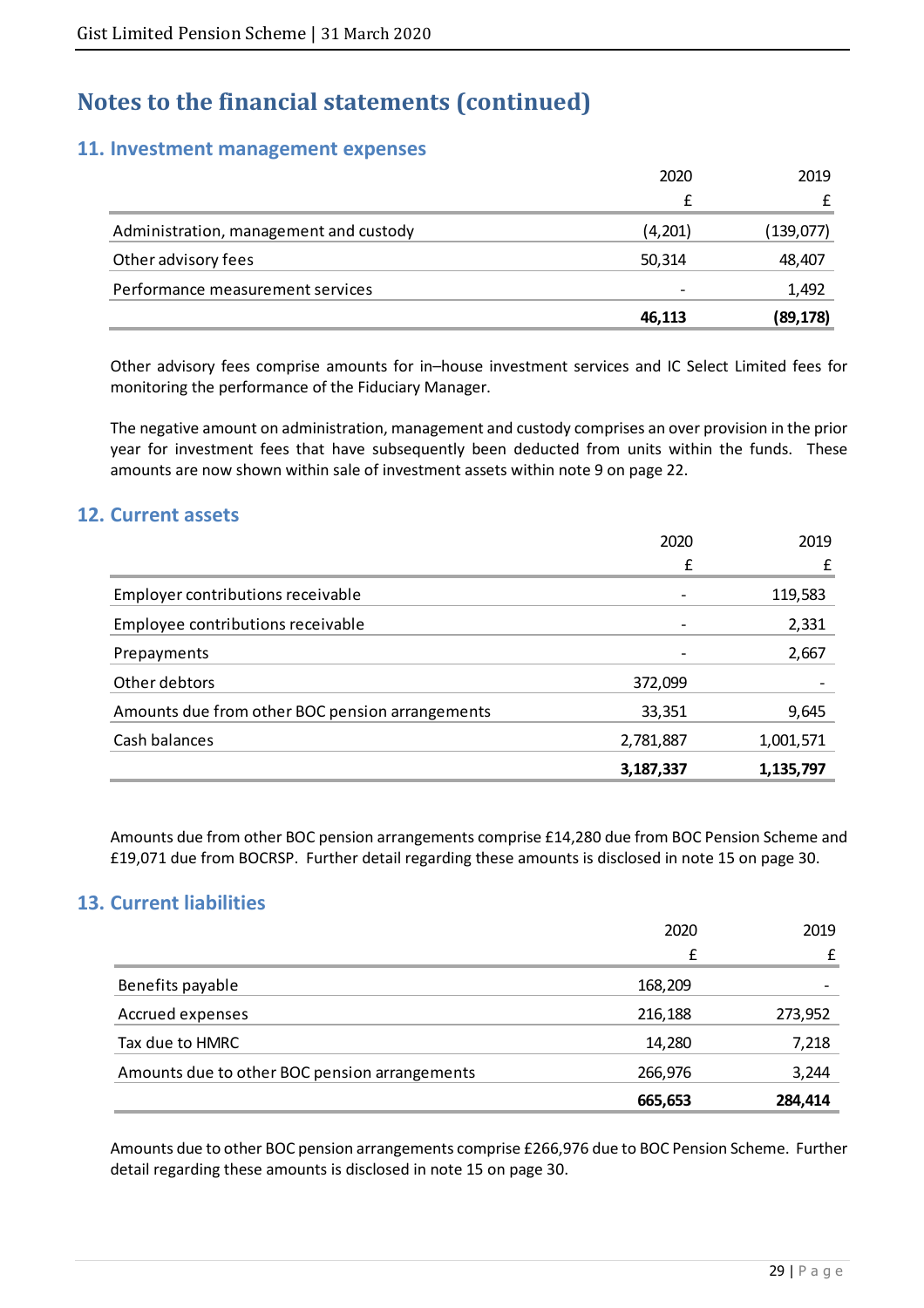### **14. Employer related investments**

Direct employer-related investment is not permitted under the Scheme Rules.

### **15. Related party transactions**

The following related party transactions occurred during the year.

The Scheme has received member contributions up to 30 June 2019 in respect of directors of the Trustee who were also Scheme members. These transactions are in accordance with the Scheme Rules.

The costs incurred by BOC Group Limited in providing Scheme administration services are rechargeable to the Scheme. Amounts paid during the year were £581,032 (2019: £821,876).

Key management personnel includes the professional Trustee Director who received total remuneration of £53,102 (2019: £79,396) during the year. The fees of the professional Trustee Director are met by the Company.

Amounts due from other BOC pension arrangements comprise £14,280 due from BOC Pension Scheme for PAYE due to be subsequently paid to HMRC; and £19,071 due from BOCRSP-AVC Section for an AVC disinvestment for a member who has retired. All amounts have subsequently been paid to the Scheme.

Amounts due to other BOC pension arrangements comprise £266,976 due to BOC Pension Scheme for AVC disinvestments. All amounts have subsequently been paid from the Scheme.

### **16. Contingent liabilities**

The Scheme had no contingent liabilities or commitments at 31 March 2020.

### **17. Subsequent events**

As disclosed in the Trustee Report on page 3, a Merger Deed dated 29 July 2020 was issued and signed by the Sole Corporate Trustee, the Principal Employer, the Participating Employer and BOCPS.

The deed allows the Scheme to be merged with BOCPS with effect on and from the date specified in a written notice.

As disclosed in the Trustee Report on page 3, the transfer will be made without member consent.

A new Schedule of Contributions was signed on 30 July 2020, which removes any deficit funding contributions and continues with contributions payable to cover expenses. £530k is due by 31 December 2020, and £525k is payable by 31 July each year after.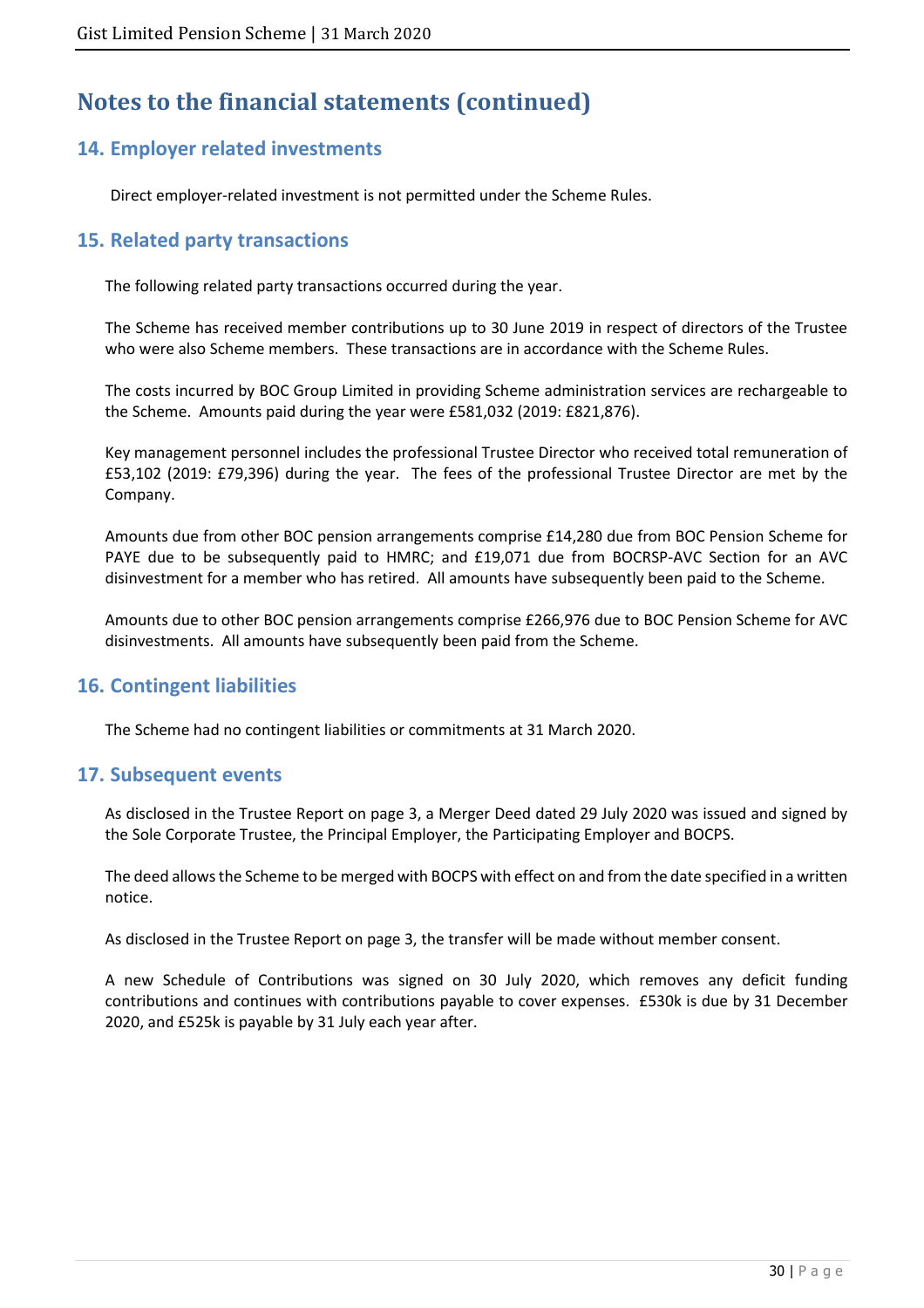# **Actuarial calculation of technical provisions**

# Appendix C: Technical Provisions certificate

My certification of the calculation of the Technical Provisions is included below. I am also required to certify the adequacy of the contribution rates set out in the schedule of contributions. That certificate is appended to the contribution schedule.

Actuarial certification of the calculation of Technical Provisions as required by regulation 7(4)(a) of the Occupational Pension Schemes (Scheme Funding) Regulations 2005

Name of scheme: **Gist Limited Pension Scheme** 

Calculation of Technical Provisions

I certify that, in my opinion, the calculation of the Scheme's Technical Provisions as at 31 March 2017 is made in accordance with regulations under section 222 of the Pensions Act 2004. The calculation uses a method and assumptions determined by the Trustee of the Scheme and set out in the statement of funding principles dated 18 December 2018.

| Date             | 18/12/2018                                       |
|------------------|--------------------------------------------------|
| Name             | <b>Richard Shackleton</b>                        |
| Qualification    | Fellow of the Institute and Faculty of Actuaries |
| Name of Employer | Hymans Robertson LLP                             |
| Address          | One London Wall                                  |
|                  | London                                           |
|                  | EC2Y 5EA                                         |
|                  |                                                  |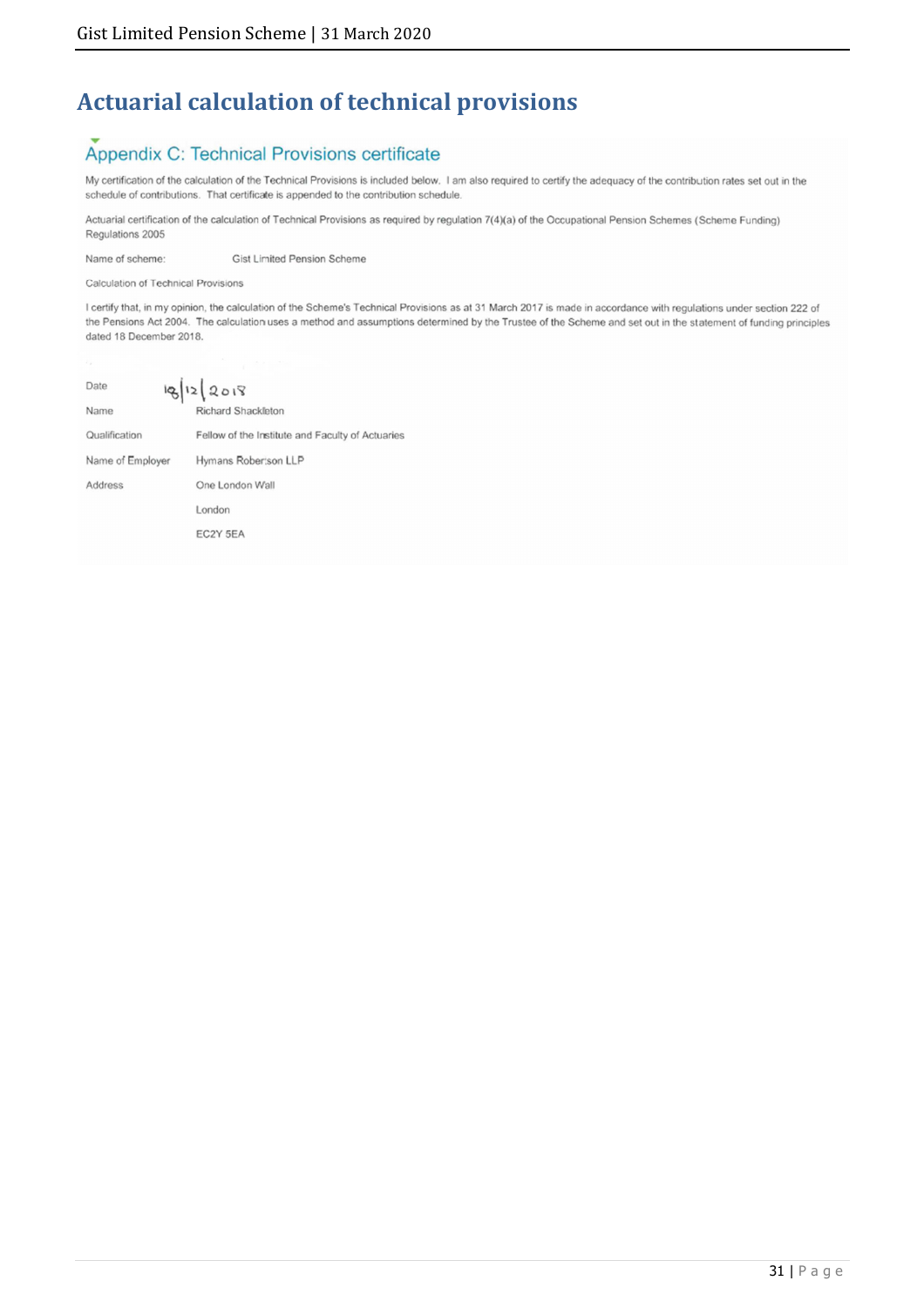# **Actuarial Certification of the Schedule of Contributions**

# **Gist Limited Pension Scheme Schedule of Contributions - Actuarial Certificate**

#### **Adequacy of contributions**

In my opinion, the contributions shown in this schedule are such that, as at 31 March 2017, the statutory funding objective could have been expected to be met by the end of the period specified in the recovery plan dated 29 **July 2020.** 

#### **Consistency with statement of funding principles**

In my opinion, this schedule of contributions is consistent with the statement of funding principles dated 18 December 2018.

Please note that the adequacy of contributions statement in this certificate relates to the Scheme's statutory funding objective. For the avoidance of doubt this certificate does not mean that the contributions shown in this schedule would be enough to secure the Scheme's full liabilities with annuities if the Scheme were to wind up.

| Signature        |                                                  |
|------------------|--------------------------------------------------|
| Date             | 30 July 2020                                     |
| Name             | <b>Richard Shackleton</b>                        |
| Qualification    | Fellow of the Institute and Faculty of Actuaries |
| Name of Employer | <b>Hymans Robertson LLP</b>                      |
| <b>Address</b>   | One London Wall, London, EC2Y 5EA                |

This certificate is provided to meet the requirements of regulation 10(6) of The Occupational Pension Schemes (Scheme Funding) Regulations 2005.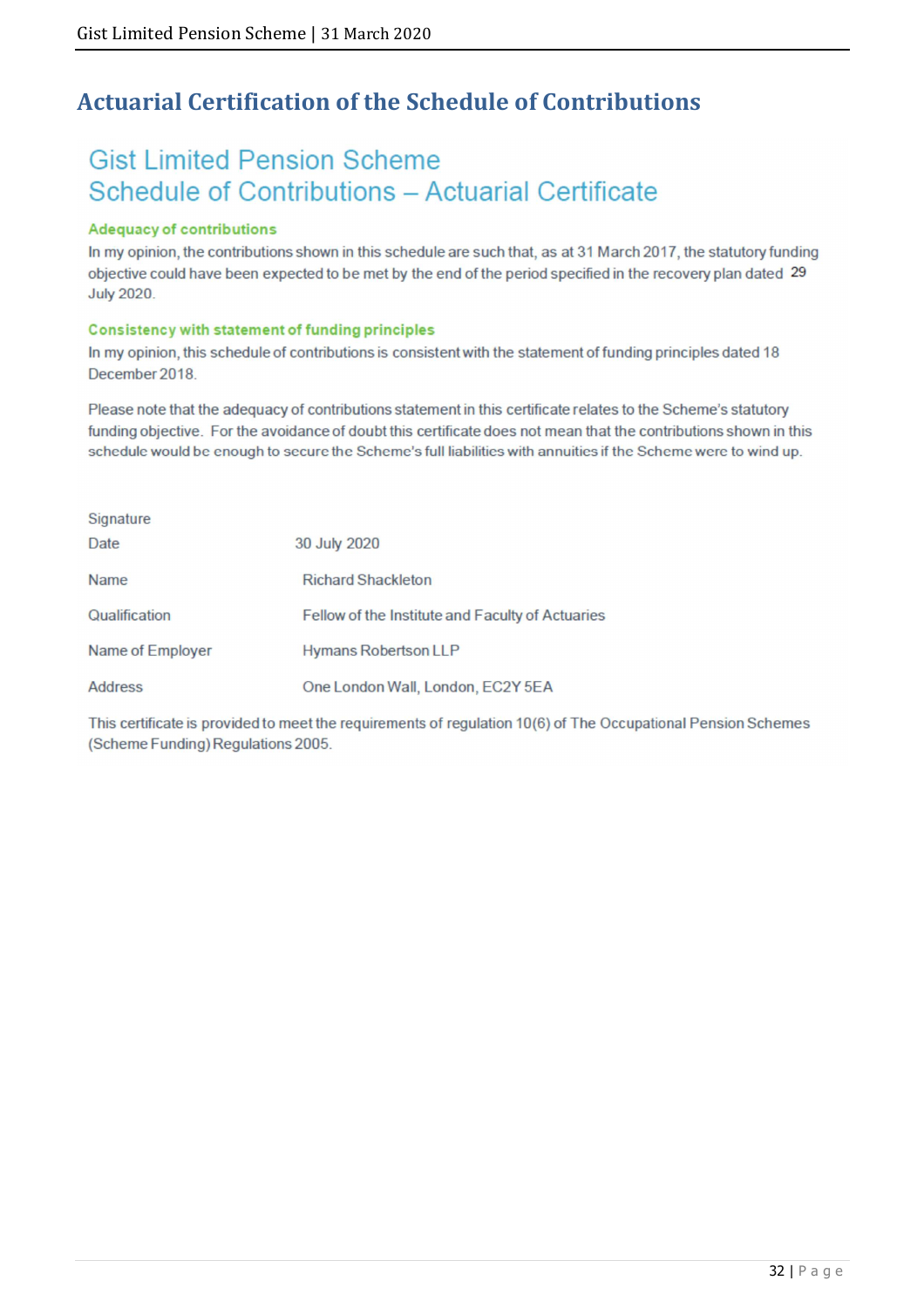# **Summary of contributions**

During the year ended 31 March 2020 the contributions payable to the Scheme under the schedule of contributions were as follows:

|                                                                              | f          |
|------------------------------------------------------------------------------|------------|
| <b>Employer normal contributions</b>                                         | 2,439,037  |
| Deficit funding                                                              | 11,275,000 |
| Contributions to cover expenses                                              | 525,000    |
| Pension Protection Fund Levy                                                 | 103,738    |
| Augmentations                                                                | 3,526,306  |
| Employee normal contributions                                                | 37,944     |
| Total contributions under schedule of contributions and as per note 2 of the |            |
| financial statements                                                         | 17.907.025 |

All contributions were received by their due date on the Schedule of Contributions.

Signed on behalf of the Trustee on 28 September 2020

Harus Rai

Trustee